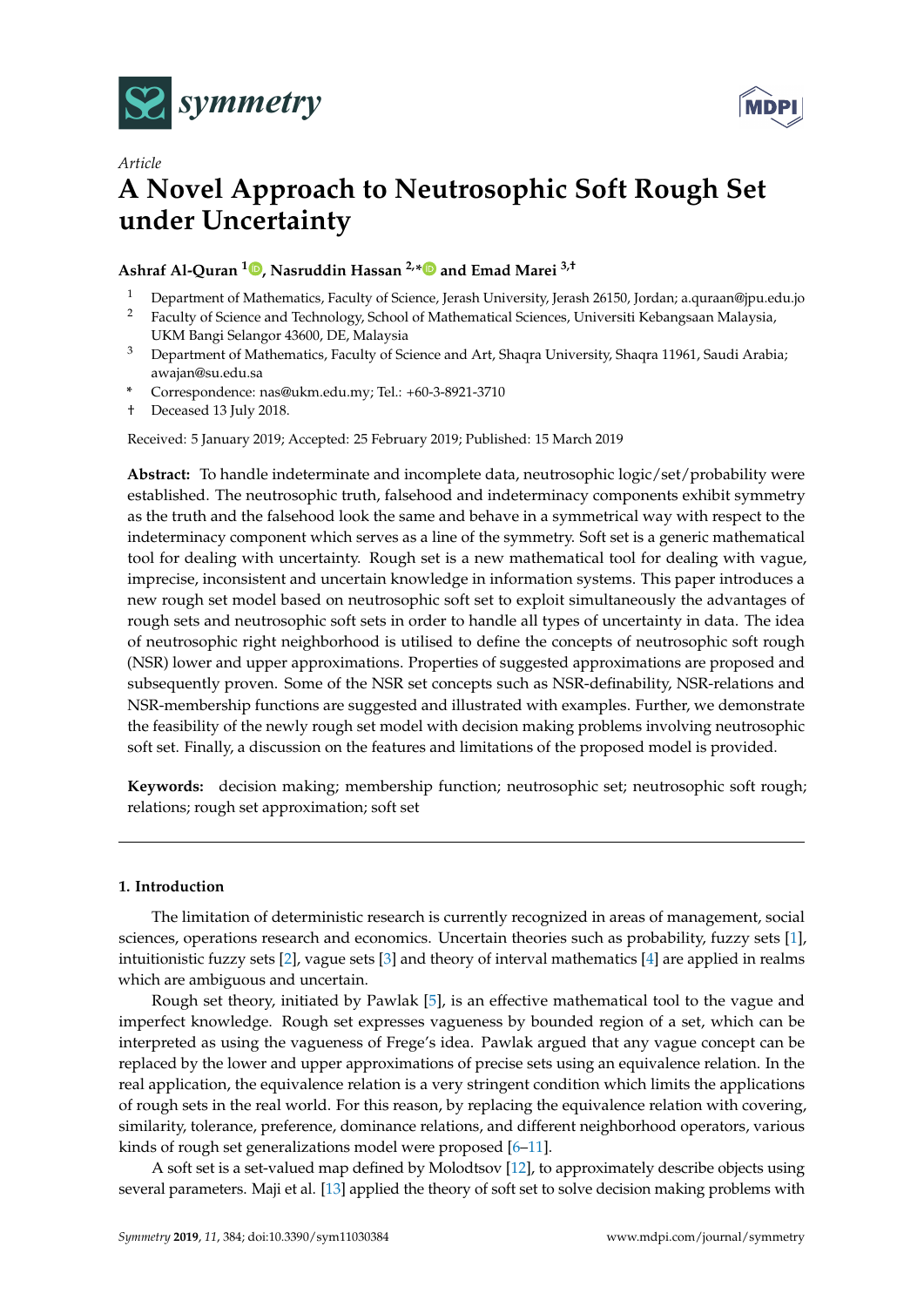the help of rough mathematics. The adequate parametrization capabilities of soft set theory and the lack of such capabilities in the fuzzy set served as the motivation to introduce the fuzzy soft sets [\[14\]](#page-14-9).

Feng et al. [\[15\]](#page-15-0) proved properties of soft rough set model. Smarandache [\[16](#page-15-1)[,17\]](#page-15-2) proposed neutrosophic set to handle problems containing imprecise, incomplete, uncertain and indeterminate data. Neutrosophic sets progressed rapidly to neutrosophic oversets, neutrosophic undersets, neutrosophic offsets [\[18\]](#page-15-3), neutrosophic cubic sets [\[19\]](#page-15-4), neutrosophic and generalised neutrosophic soft sets [\[20](#page-15-5)[–22\]](#page-15-6), neutrosophic rough sets [\[23](#page-15-7)[–26\]](#page-15-8), neutrosophic vague sets [\[27,](#page-15-9)[28\]](#page-15-10) and complex neutrosophic sets [\[29](#page-15-11)[–32\]](#page-15-12).

We will propose an approach to neutrosophic soft rough set and show that the traditional rough approach is a special case of our approach. Furthermore, we will study the neutrosophic soft rough approximations and apply them to decision making. The paper is organized into seven sections. Section [2](#page-1-0) provides literature review. In Section [3,](#page-2-0) the concept of neutrosophic right neighborhood is defined. This section further defines neutrosophic soft rough set approximations. Properties of NSR-lower and NSR-upper approximations are included along with supported proofs and illustrated examples. Section [4](#page-7-0) delves into neutrosophic soft rough set and generalization of rough concepts. NSR-set concepts include neutrosophic soft rough (NSR) definability, neutrosophic soft rough (NSR)-membership function, neutrosophic soft rough (NSR)-membership relations, neutrosophic soft rough (NSR)-inclusion relations and neutrosophic soft rough (NSR)-equality relations. Properties of these concepts are proven and examples provided. Section [5](#page-11-0) provides an application of the proposed neutrosophic soft rough model on decision making. In Section [6,](#page-12-0) we conduct a discussion about the features and limitations of the proposed model by making a comparison with the existing models. In the final section, we outline future work and draw conclusions to this work.

## <span id="page-1-0"></span>**2. Preliminaries**

We start by reviewing the concepts of rough set, neutrosophic set and soft set.

Pawlak considered the set *X* with the equivalence relation *E* and called the pair  $(X, E)$  as a Pawlak approximation space. Then he assigned two operations (lower and upper approximations) to any vague subset  $M \subseteq X$ . These operations process some information connected with the relationship *E* and they are analogous with Kuratowski's operations, which are generated by the closure and the completion.

The lower, upper and boundary approximations are defined as follows.

**Definition 1** ([\[5\]](#page-14-4)). Let *E* be an equivalence relation on a universe *X* and  $M \subseteq X$ . Then the pair  $(X, E)$  is *referred to as a Pawlak approximation space. The lower, upper and boundary approximations of M are defined as follows.*

$$
\underline{E}(M) = \cup \{ [x]_E : [x]_E \subseteq M \},
$$
  

$$
\overline{E}(M) = \cup \{ [x]_E : [x]_E \cap M \neq \phi \},
$$
  

$$
BND_E(M) = \overline{E}(M) - \underline{E}(M).
$$

 $where [x]_E = \{x' \in X : E(x) = E(x')\}.$ 

**Definition 2** ([\[5\]](#page-14-4)). Let  $A = (X, E)$  be an approximation space and let  $M \subset X$ . By the accuracy of *approximation of M in A we mean the number*

$$
\alpha_{E}(M) = \frac{E(M)}{E(M)} \frac{1}{E}(M) \neq \emptyset.
$$

*Obviously,*  $0 \le a_E(M) \le 1$ . If  $\overline{E}(M) = \underline{E}(M)$ , then M is crisp (exact) set, with respect to E, otherwise M is *rough set.*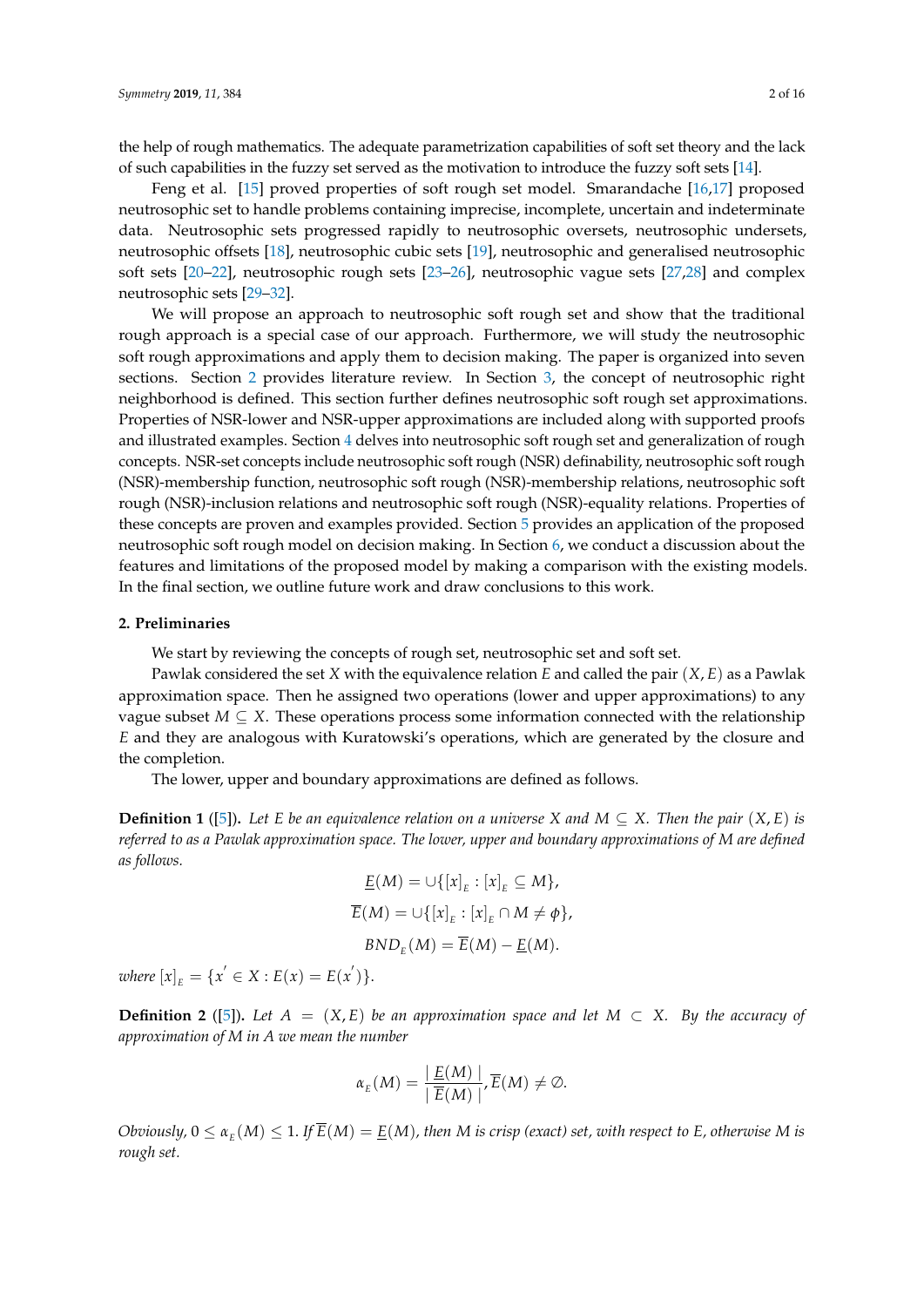The following proposition lists the properties of Pawlak's approximations.

**Proposition 1** ([\[5\]](#page-14-4)). For every  $M, Y \subset X$  and every approximation space  $A = (X, E)$  the following *properties hold:*

 $(i)$   $\underline{E}(M)$  ⊆  $M$  ⊆  $\overline{E}(M)$ *. (ii)*  $\underline{E}(\phi) = \phi = \overline{E}(\phi)$  *and*  $\underline{E}(X) = X = \overline{E}(X)$ *.*  $(iii)$   $\overline{E}(M \cup Y) = \overline{E}(M) \cup \overline{E}(Y)$ .  $(iv) E(M \cap Y) = E(M) \cap E(Y)$ . *(v) M* ⊆ *Y, then*  $\underline{E}(M) ⊆ \underline{E}(Y)$  *and*  $\overline{E}(M) ⊆ \overline{E}(Y)$ *.*  $(vi) E(M \cup Y) \supseteq E(M) \cup E(Y)$ .  $(vii)$   $\overline{E}(M ∩ Y)$  ⊆  $\overline{E}(M) ∩ \overline{E}(Y)$ *. (viii)*  $\underline{E}(M^c) = [\overline{E}(M)]^c$  , where  $M^c$  is the complement of M.  $f(ix) \overline{E}(M^c) = [\underline{E}(M)]^c$ .  $f(x) \underline{E}(E(M)) = \overline{E}(E(M)) = E(M).$  $f(x_i) \overline{E}(\overline{E}(M)) = E(\overline{E}(M)) = \overline{E}(M).$ 

**Definition 3** ([\[33\]](#page-15-13)). An information system is a quadruple  $IS = (U, A, V, f)$ , where U is a non-empty finite  $s$ et of objects,  $A$  is a non-empty finite set of attributes,  $V=\cup\{V_e,e\in A\}$ ,  $V_e$  is the set of values of attribute  $e,$ *and*  $f: U \times A \rightarrow V$ , *is called an information (knowledge) function.* 

**Definition 4** ([\[12\]](#page-14-7)). Let *X* be an initial universe set, *E* be a set of parameters,  $A \subseteq E$  and let  $P(X)$  denote *the power set of X.* Then, a pair  $K = (L, A)$  *is called a soft set over X, where L is a mapping given by*  $L : A \rightarrow P(X)$ *. In other words, a soft set over X is a parameterized family of subsets of X. For*  $a \in A$ *, L(a) may be considered as the set of a-approximate elements of K.*

The neutrosophic set was defined by Smarandache below.

**Definition 5** ([\[17\]](#page-15-2))**.** *A neutrosophic set N on the universe of discourse X is defined as*

$$
N = \{ \langle n, T_N(n), I_N(n), F_N(n) \rangle : n \in X \}, where
$$
  

$$
-0 \le T_N(n) + I_N(n) + F_N(n) \le 3^+, where
$$
  

$$
T, I, F: X \longrightarrow ]-0; 1^+[.
$$

### <span id="page-2-0"></span>**3. Neutrosophic Soft Rough Set Approximations (NSR-Set Approximations)**

In this section, we give a definition of neutrosophic soft set (NSS in short) with an illustrative example. We will introduce and provide examples of NSR-lower and NSR-upper approximations.

**Definition 6.** Let a universe *X*, *E* the parameter set and  $A \subseteq E$ . *A* neutrosophic soft set *H* over *X* is a *neutrosophic set valued function from A to P*(*X*)*. It can be written as*

$$
H = \{ (a, < x, T_{H(a)}(x), I_{H(a)}(x), F_{H(a)}(x) > : x \in X) : a \in E \},
$$

*where P*(*X*) *denotes the power neutrosophic set of X.*

*In other words, the neutrosophic soft set H is a parameterized family of neutrosophic subsets of X. For any parameter a, H*(*a*) *is referred as the neutrosophic value set of parameter a.*

The example below will convey the meaning of neutrosophic soft set.

**Example 1.** Let X be a set of houses and E be a set of parameters (or qualities). Consider  $E = \{cheap, beautiful,$ *green surrounding, spacious*}*. To define an (NSS) means to point out cheap houses, beautiful houses and so*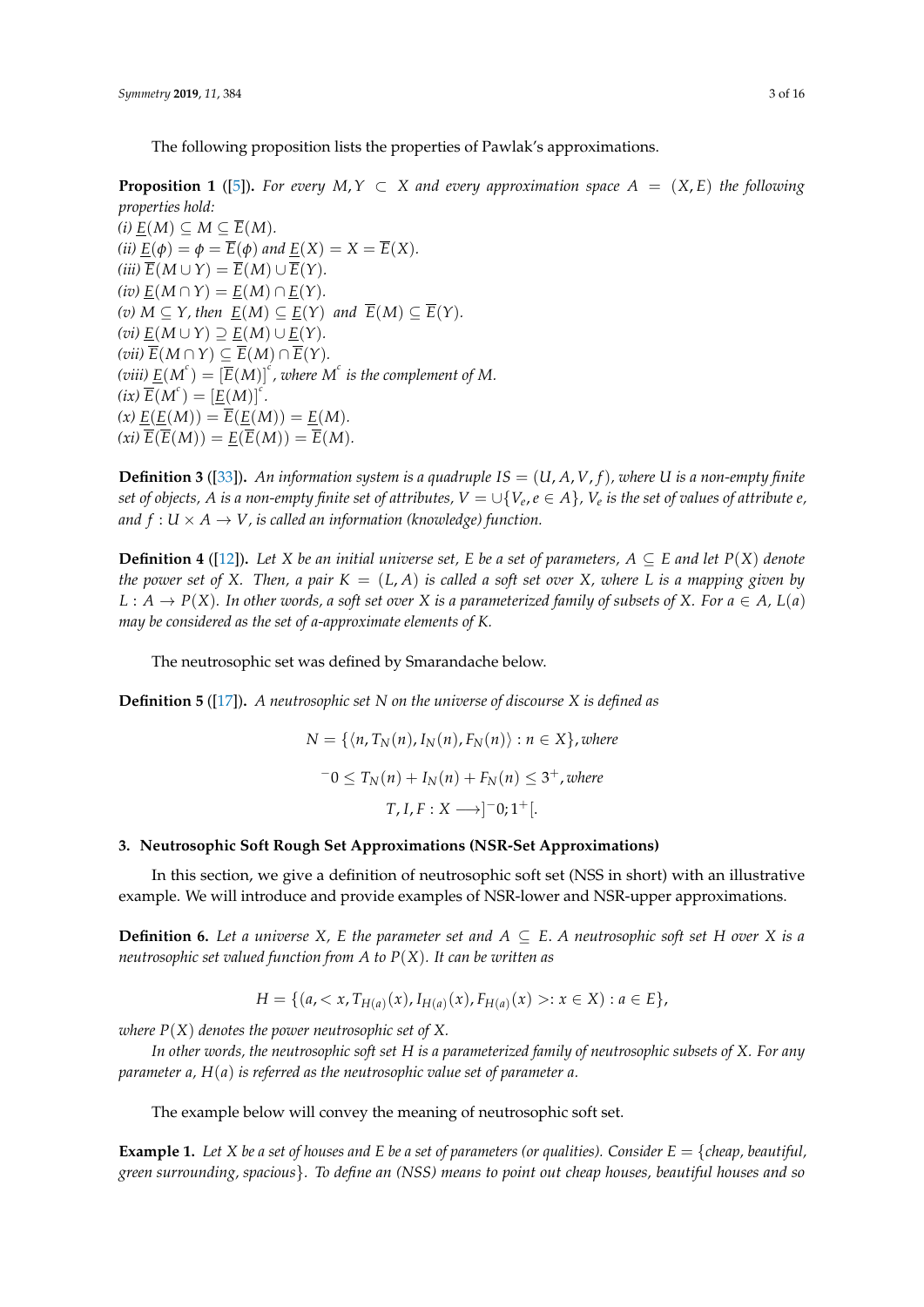on. If there are five houses in X, where,  $X=\{x_1,x_2,x_3,x_4,x_5\}$  and the set of parameters  $A=\{a_1,a_2,a_3,a_4\}$ ,  $w$ here  $A\subset E$ , and each  $a_i$  is a specific property for houses:  $a_1$  stands for (cheap),  $a_2$  stands for (beautiful),  $a_3$ *stands for (green surrounding), a*<sup>4</sup> *stands for (spacious).*

<span id="page-3-0"></span>An (NSS) can be represented as in Table [1,](#page-3-0) such that the entries are  $h_{ii}$  corresponding to the house  $x_i$  and the parameter  $a_j$ , where  $h_{ij}$  = (true membership value of  $x_i$ , indeterminacy-membership value of  $x_i$ , falsity membership value of  $x_i$ ) in  $H(a_i)$ . Table [1,](#page-3-0) represents the (NSS) (*H*, *A*) as follows.

| X       | $a_{1}$         | а,              | $a_{\rm z}$     | $a_{\scriptscriptstyle A}$ |
|---------|-----------------|-----------------|-----------------|----------------------------|
| $x_{1}$ | (0.6, 0.6, 0.2) | (0.8, 0.4, 0.3) | (0.7, 0.4, 0.3) | (0.8, 0.6, 0.4)            |
| x,      | (0.4, 0.6, 0.6) | (0.6, 0.2, 0.4) | (0.6, 0.4, 0.3) | (0.7, 0.6, 0.6)            |
| $x_{3}$ | (0.6, 0.4, 0.2) | (0.8, 0.1, 0.3) | (0.7, 0.2, 0.5) | (0.7, 0.6, 0.4)            |
| $x_{4}$ | (0.6, 0.3, 0.3) | (0.8, 0.2, 0.2) | (0.5, 0.2, 0.6) | (0.7, 0.5, 0.6)            |
| $x_{5}$ | (0.8, 0.2, 0.3) | (0.8, 0.3, 0.2) | (0.7, 0.3, 0.4) | (0.9, 0.5, 0.7)            |

**Table 1.** Tabular representation of the neutrosophic soft set (NSS) (*H*, *A*).

In the following, we define the concept of the neutrosophic right neighborhood.

**Definition 7.** *Let X be a universal set and* Γ *be the power set of X. Let* (*H*, *A*) *be an (NSS) on X, and*  $\omega = A \times X$ . Let *S* be a mapping given by

 $S: \omega \to \Gamma$ ,

where  $S_a(x) = S(a, x) = \{x_i \in X : T_a(x_i) \ge T_a(x) \text{ and } I_a(x_i) \ge I_a(x) \text{ and } F_a(x_i) \le F_a(x)\}.$ 

*Then for any element*  $x \in X$ ,  $S_a(x)$  *is called a neutrosophic right neighborhood, with respect to a*  $\in$  *A*.

**Definition 8.** Let *X* be a universal set and  $(H, A)$  be an (NSS) on *X*. Then for all  $x \in X$  and  $a \in A$ , the family *of all neutrosophic right neighborhoods is defined as follows.*

$$
\psi = \{S_a(x) : x \in X, a \in A\}.
$$

*The example below conveys the meaning of neutrosophic right neighborhoods.*

**Example 2.** *We can deduce the statements below from Example 1.*  $S_{a_1}(x_1) = S_{a_2}(x_1) = S_{a_3}(x_1) = S_{a_4}(x_1) = \{x_1\},\$  $S_{a_1}(x_2) = S_{a_3}(x_2) = \{x_1, x_2\}, S_{a_2}(x_2) = \{x_1, x_2, x_4, x_5\}, S_{a_4}(x_2) = \{x_1, x_2, x_3\},$  $S_{a_1}(x_3) = S_{a_4}(x_3) = \{x_1, x_3\}, S_{a_2}(x_3) = \{x_1, x_3, x_4, x_5\}, S_{a_3}(x_3) = \{x_1, x_3, x_5\},$  $S_{a_1}(x_4) = \{x_1, x_3, x_4\}, S_{a_2}(x_4) = \{x_4, x_5\}, S_{a_3}(x_4) = X, S_{a_4}(x_4) = \{x_1, x_2, x_3, x_4\},$  $S_{a_1}(x_5) = S_{a_2}(x_5) = S_{a_4}(x_5) = \{x_5\}, S_{a_3}(x_5) = \{x_1, x_5\}.$ 

It follows that,  $\psi = \{ \{x_1\}, \{x_5\}, \{x_1, x_2\}, \{x_1, x_3\}, \{x_1, x_5\}, \{x_4, x_5\}, \{x_1, x_2, x_3\}, \{x_1, x_3, x_4\}$  $\{x_1, x_3, x_5\}, \{x_1, x_2, x_3, x_4\}, \{x_1, x_2, x_4, x_5\}, \{x_1, x_3, x_4, x_5\}, X\}.$ 

**Proposition 2.** *Let* (*H*, *A*) *be an (NSS) on a universe X, ψ is the parameterised family of all neutrosophic right neighborhoods and*  $R_a: X \to \psi$ ,  $R_a(x) = S_a(x)$ . Then the statements below hold. *(i) R<sup>a</sup> is reflexive relation. (ii) R<sup>a</sup> is transitive relation.*

**Proof.** Let  $\langle x_1, T_a(x_1), I_a(x_1), F_a(x_1) \rangle$ ,  $\langle x_2, T_a(x_2), I_a(x_2), F_a(x_2) \rangle$  and  $\langle x_3, T_a(x_3), I_a(x_3), F_a(x_3) \rangle \in$ (*H*, *A*). Then,

(i) Obviously, for all  $i = 1, 2, 3, T_a(x_i) \ge T_a(x_i)$ ,  $I_a(x_i) \ge I_a(x_i)$ ,  $F_a(x_i) \le F_a(x_i)$  Hence, for every  $a \in A$ ,  $x_i \in S_a(x_i)$  and  $x_i R_a x_i$  and thus  $R_a$  is reflexive relation.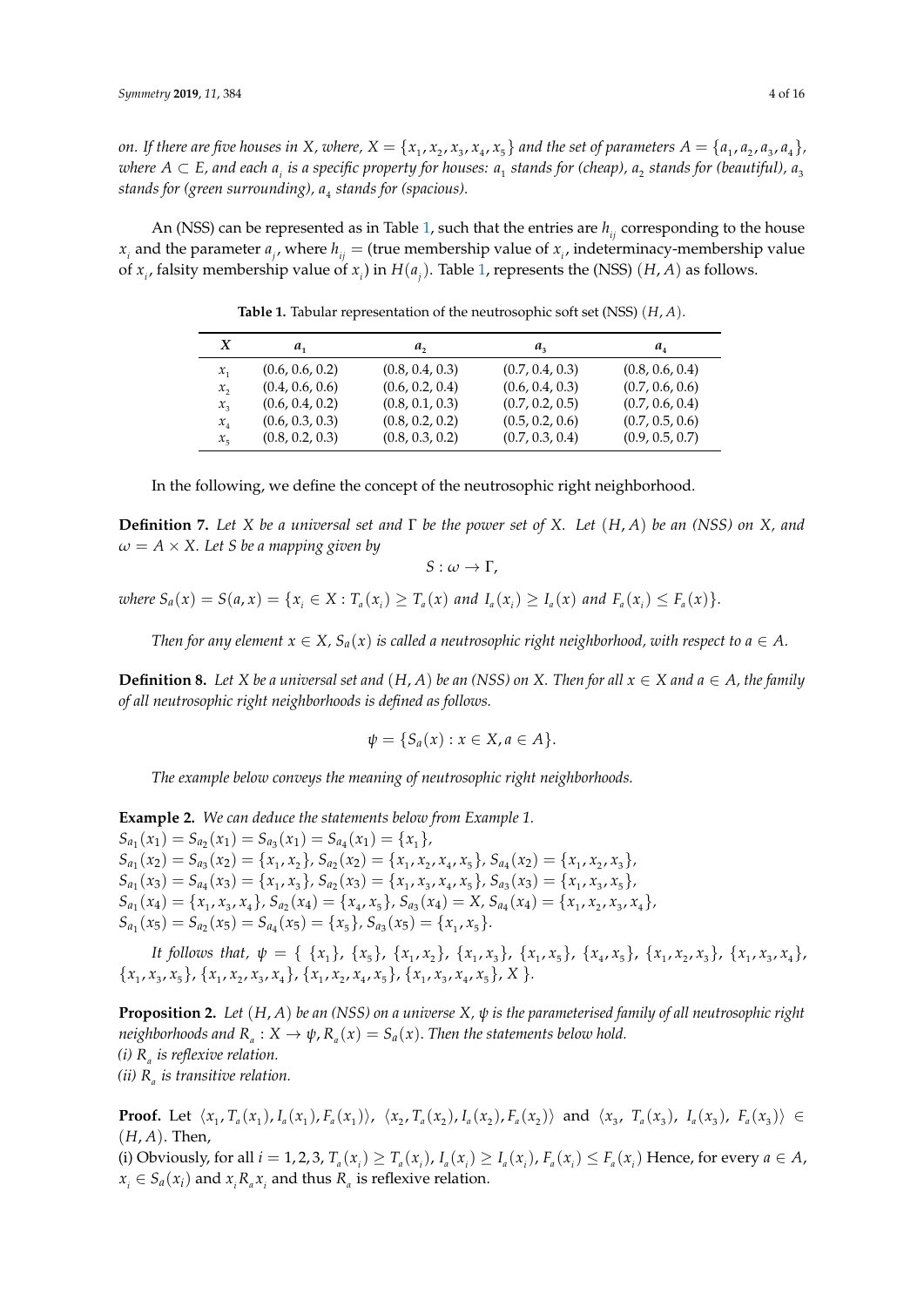(ii) Let  $x_1 R_a x_2$  and  $x_2 R_a x_3$ . Then,  $x_2 \in S_a(x_1)$  and  $x_3 \in S_a(x_2)$ . Hence,  $T_a(x_2) \ge T_a(x_1)$ ,  $I_a(x_2) \ge I_a(x_1)$ ,  $F_a(x_2) \le F_a(x_1)$ ,  $T_a(x_3) \ge T_a(x_2)$ ,  $I_a(x_3) \ge I_a(x_2)$  and  $F_a(x_3) \le F_a(x_2)$ . Consequently, wa have  $T_a(x_3)$  $\geq T_a(x_1)$ ,  $I_a(x_3) \geq I_a(x_1)$  and  $F_a(x_3) \leq F_a(x_1)$ . It follows that  $x_3 \in S_a(x_1)$  and  $x_1 R_a x_3$  and thus  $R_a$  is transitive relation.  $\square$ 

Note that *R<sup>a</sup>* in Proposition 2 may not necessarily be symmetric as shown below.

**Example 3.** From Example 2, we have,  $S_{a_1}(x_1) = \{x_1\}$  and  $S_{a_1}(x_3) = \{x_1, x_3\}$ . Hence,  $(x_3, x_1) \in R_{a_1}$  but  $(x_1, x_3) \notin R_{a_1}$ . Thus  $R_a$  is not symmetric relation.

We define the neutrosophic soft rough lower and upper approximations below.

**Definition 9.** *Let* (*H*, *A*) *be an (NSS) on a universe X, with ψ being the family of all neutrosophic right neighborhoods. The neutrosophic soft lower and neutrosophic soft upper approximations of any subset M based on ψ, respectively, are*

$$
NR_*M = \cup \{ Y \in \psi : Y \subseteq M \},\newline NR^*M = \cup \{ Y \in \psi : Y \cap M \neq \emptyset \}.
$$

*NR*<sup>∗</sup> *<sup>M</sup> and NR*<sup>∗</sup> *<sup>M</sup> can be referred as neutrosophic soft rough approximations of <sup>M</sup> (NSR-set approximations) with respect to A.*

**Remark 1.** For any considered set M in an (NSS)  $(H, A)$ , the sets  $Pos_{NP}M = NR_{*}M$ ,  $Neg_{NP}M =$  $[NR^*M]^c$ ,  $b_{NR}M = NR^*M - NR_*M$  are called the NSR-positive, NSR-negative and NSR-boundary regions *of a considered set M, respectively. The meaning of Pos*<sub>NR</sub>M *is the set of all elements, which are surely belonging to*  $M$ ,  $Neg_{NR}M$  *is the set of all elements, which do not belong to*  $M$  *and*  $b_{NR}M$  *is the elements of*  $M$ , *not determined by* (*H*, *A*)*.*

The proposition below lists the properties of neutrosophic soft rough approximations.

**Proposition 3.** Let  $(H, A)$  be an (NSS) on a universe X, and let  $M, Z \subseteq X$ . Then the following properties *hold.*

*(i)*  $NR_*M ⊆ M ⊆ NR^*M$ .  $(iii) NR_*\emptyset = NR^*\emptyset = \emptyset.$  $(iii) NR_*X = NR^*X = X.$  $(iv) M ⊆ Z ⇒ NR_*M ⊆ NR_*Z.$  $(v)$  *M* ⊆ *Z*  $\Rightarrow$  *NR*<sup>∗</sup> *M* ⊆ *NR*<sup>∗</sup> *Z*.  $(vi)$   $NR_* (M ∩ Z) ⊆ NR_*M ∩ NR_*Z$ .  $(vii)$   $NR_* (M ∪ Z) \supseteq NR_* M ∪ NR_* Z.$  $(viii) NR^*(M ∩ Z) ⊆ NR^*M ∩ NR^*Z$ .  $(ix) NR^*(M \cup Z) = NR^*M \cup NR^*Z.$ 

**Proof.** (i) From Definition 9, we can deduce that  $NR_*M \subseteq M$ . In addition, let  $x \in M$ , but  $R_a$  defined in Proposition 2 is reflexive relation. For all  $a \in A$ , there exists  $S_a(x)$  such that  $x \in S_a(x)$  and there exists  $Y \in \psi$  such that  $Y \cap M \neq \emptyset$ . Hence,  $x \in NR^*M$ . Thus  $NR_*M \subseteq M \subseteq NR^*M$ .

(ii) Proof of (ii) follows directly from Definition 9.

(iii) From property (i), we have  $X \subseteq NR^*X$ . Since *X* is the universe set  $NR^*X = X$ . From Definition 9, we have  $NR_*X = \bigcup \{Y \in \psi : Y \subseteq X\}$ , but for all  $x \in X$ , there exists  $S_a(x) \in \psi$  such that *x*  $\leq S_a(x) \subseteq X$ . Hence,  $NR_*X = X$ . Thus  $NR_*X = NR^*X = X$ .

(iv) Let  $M \subseteq Z$  and  $x \in NR_*M$ . There exists  $Y \in \psi$  such that  $x \in Y \subseteq M$ . However,  $M \subseteq Z$ , thus *x* ∈ *Y* ⊆ *Z*. Hence, *x* ∈ *NR*<sup>∗</sup>*Z***. Consequently,** *NR***<sup>∗</sup><b>***M* ⊆ *NR*<sup>∗</sup>*Z***.**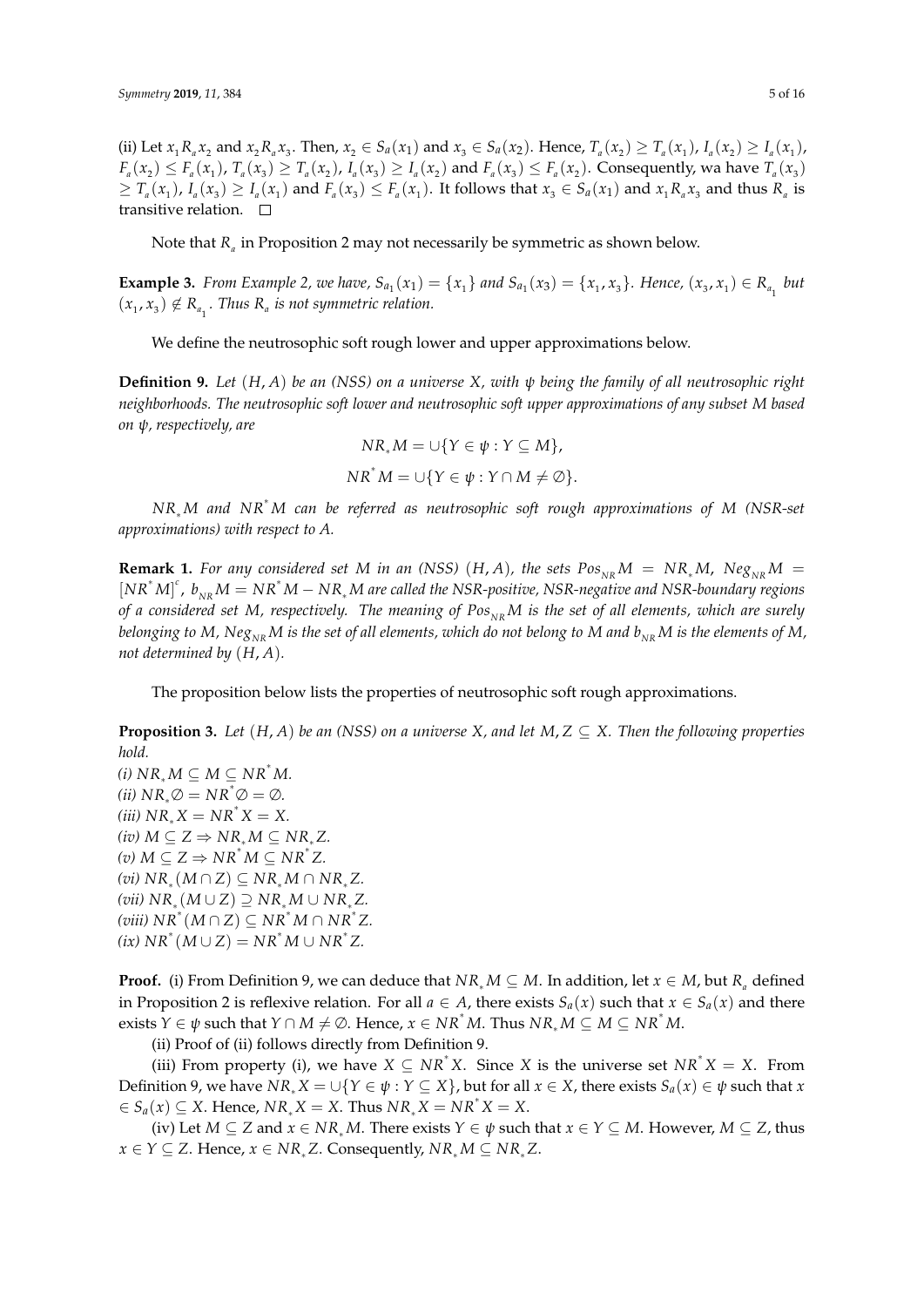(v) Let  $M \subseteq Z$  and  $x \in NR^*M$ . There exists  $Y \in \psi$  such that  $x \in Y$ ,  $Y \cap M \neq \emptyset$ . However,  $M \subseteq Z$ ,  $x^*$  *thus Y* ∩ *Z*  $\neq \emptyset$ . Hence,  $x \in NR^*Z$ . Thus  $NR^*M \subseteq NR^*Z$ .

(vii) Let *x* ∈ *NR*<sup>∗</sup> (*M* ∩ *Z*) = ∪{*Y* ∈ *ψ* : *Y* ⊆ (*M* ∩ *Z*)}. There exists *Y* ∈ *ψ* such that *x* ∈ *Y* ⊆  $(M \cap Z)$ ,  $x \in Y \subseteq M$  and  $x \in Y \subseteq Z$ . Consequently,  $x \in NR_*M$  and  $x \in NR_*Z$ , implying  $x \in NR_*M$  $\cap$   $NR_*Z$ . Thus  $NR_*(M \cap Z)$  ⊆  $NR_*M \cap NR_*Z$ .

(viii) Let  $x \notin NR_*(M \cup Z) = \cup \{Y \in \psi : Y \subseteq M \cup Z\}$ . For all  $a \in M$ ,  $x \in Y$ , we have  $Y \not\subseteq M \cup Z$ , thus for all  $a \in A$ ,  $x \in Y$ , we have  $Y \nsubseteq M$  and  $Y \nsubseteq Z$ . Consequently,  $x \notin NR_*M$  and  $x \notin NR_*Z$ ,  $\mathbb{E}[\text{implying } x \notin NR_*M \cup NR_*Z$ . Thus  $NR_*(M \cup Z) \supseteq NR_*M \cup NR_*Z$ .

 $(X, Y)$  Let  $x \in NR^*(M \cap Z) = \bigcup \{ Y \in \psi : Y \cap (M \cap Z) \neq \emptyset \}$ . There exists  $Y \in \psi$  such that  $x \in Y$ , *Y* ∩  $(M \cap Z) \neq \emptyset$ , *Y* ∩  $M \neq \emptyset$  and *Y* ∩  $Z \neq \emptyset$ . Consequently,  $x \in NR^*M$  and  $x \in NR^*Z$ , implying  $x \in$  $\overline{NR^*M} \cap \overline{NR^*Z}.$  Thus  $\overline{NR^* (M \cap Z)} \subseteq \overline{NR^*M} \cap \overline{NR^*Z}.$ 

(x) Let  $x \notin NR^*(M \cup Z) = \bigcup \{ Y \in \psi : Y \cap (M \cup Z) \neq \emptyset \}$ . For all  $a \in A$ ,  $x \in Y$ , we have *Y* ∩  $(M ∪ Z) = ∅$ . For all  $a ∈ A$ ,  $x ∈ Y$ , we have  $Y ∩ M = ∅$  and  $Y ∩ Z = ∅$ . Consequently,  $x ∉$  $N R^* M$  and  $x \notin NR^* Z$ , implying  $x \notin NR^* M \cup NR^* Z$ . Therefore,  $NR^* (M \cup Z) \supseteq NR^* M \cup NR^* Z$ . In addition, let  $x \in NR^*(M \cup Z) = \cup \{Y \in \psi : Y \cap (M \cup Z) \neq \emptyset\}$ , and thus, there exists  $Y \in \psi$  such that  $x \in Y$ ,  $Y \cap (M \cup Z) \neq \emptyset$ . It follows that,  $Y \cap M \neq \emptyset$  or  $Y \cap Z \neq \emptyset$ . Consequently,  $x \in NR^*M$  or  $x \in$  $NR^*Z$ . Hence,  $x \in NR^*M \cup NR^*Z$ , and  $NR^*M \cup NR^*Z \supseteq NR^*(M \cup Z)$ . Thus  $NR^*M \cup NR^*Z =$  $NR^*(M\cup Z)$ .

The converse of property (i) in Proposition 3 does not hold, as shown below.

**Example 4.** From Example 1, if  $M = \{x_1, x_4\}$ , then  $NR_*M = \{x_1\}$  and  $NR^*M = X$ . Hence,  $NR_*M \neq M$ *and*  $M \neq NR^*M$ .

The converse of property (iv) in Proposition 3 does not hold, as shown below.

**Example 5.** From Example 1, if  $M = \{x_2\}$  and  $Z = \{x_1, x_2\}$ , then  $NR_*M = \emptyset$ ,  $NR_*Z = \{x_1, x_2\}$ . *Thus NR*<sup>∗</sup> $M \neq NR^*Z$ .

The converse of property (v) in Proposition 3 does not hold, as shown below.

**Example 6.** According to Example 1. Let  $A = \{a_1\}$ , then  $\psi = \{\{x_1\}, \{x_5\}, \{x_1, x_2\}, \{x_1, x_3\}, \{x_1, x_3, x_4\}\}\.$ If  $M = \{x_2\}$  and  $Z = \{x_1, x_2\}$ , then  $NR^*M = \{x_1, x_2\}$  and  $NR^*Z = \{x_1, x_2, x_3, x_4\}$ . Hence,  $NR^*M \neq$ *NR*<sup>∗</sup> *Z.*

The converse of property (vi) in Proposition 3 does not hold, as shown below.

**Example 7.** From Example 1, if  $M = \{x_1, x_3, x_4\}$  and  $Z = \{x_1, x_4, x_5\}$ , then  $NR_*M = \{x_1, x_3, x_4\}$ ,  $NR_*Z$  $=\{x_1, x_4, x_5\}$  and  $NR_*(M \cap Z) = \{x_1\}$ . Hence,  $NR_*(M \cap Z) \neq NR_*M \cap NR_*Z$ .

The converse of property (vii) in Proposition 3 does not hold, as shown below.

**Example 8.** From Example 1, if  $M = \{x_1\}$  and  $Z = \{x_2\}$ , then  $NR_*M = \{x_1\}$ ,  $NR_*Z = \emptyset$  and  $NR_* (M \cup Z)$  $= {x_1, x_2}$ . Hence,  $NR_*(M ∪ Z) ≠ NR_*M ∪ NR_*Z$ .

The converse of property (viii) in Proposition 3 does not hold, as shown below.

**Example 9.** From Example 6, if  $M = \{x_2, x_5\}$  and  $Z = \{x_1, x_3, x_5\}$ , then  $NR^*M = \{x_1, x_2, x_5\}$ ,  $NR^*Z =$ *X* and  $NR^*(M ∩ Z) = \{x_5\}$ *. Hence, NR*<sup>∗</sup> $(M ∩ Z) ≠ NR^*M ∩ NR^*Z$ *.*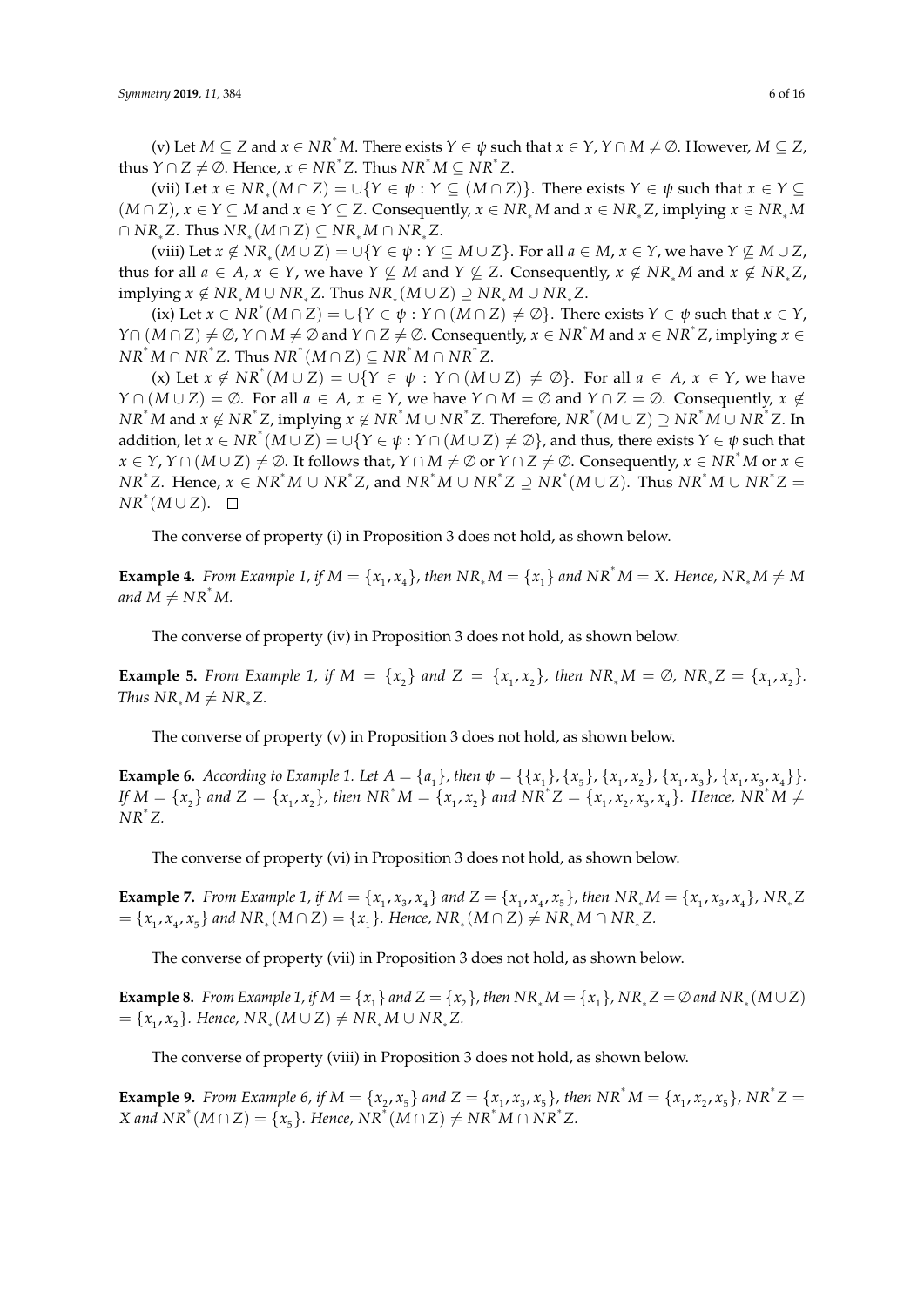**Proposition 4.** Let  $(H, A)$  be an (NSS) on a universe X, and let  $M, Z \subseteq X$ . Then the properties below hold. *(i)*  $NR_* NR_*M = NR_*M$ .  $(iii) NR^* NR^*M ⊇ NR^*M$ .  $(iii) NR_* NR^*M = NR^*M$ .  $(iv) NR^* NR_*M ⊇ NR_*M$ .  $f(v)$   $NR_*M^c \supseteq [NR^*M]^c$ .  $(vi) NR^*M^c \supseteq [NR_*M]^c$ .

**Proof.** (i) Let  $W = NR_*M$  and  $x \in W = \bigcup \{Y \in \psi : Y \subseteq M\}$ . Then, for some  $a \in A$ ,  $x \in Y \subseteq W$ . So, *x* ∈ *NR*∗*W*. Therefore, *W* ⊆ *NR*∗*W*. Hence *NR*<sup>∗</sup> *M* ⊆ *NR*<sup>∗</sup> *NR*<sup>∗</sup> *M*. From property (i) of Proposition 3, *NR*<sup>∗</sup> *M* ⊆ *M* and using property (iv) of Proposition 3, we obtain *NR*<sup>∗</sup> *NR*<sup>∗</sup> *M* ⊆ *NR*<sup>∗</sup> *M*. Subsequently,  $NR_* NR_*M = NR_*M$ .

(ii) Let  $W = NR^*M$ . Using property (i) of Proposition 3, we get  $W \subseteq NR^*W$ . Hence  $NR^*NR^*M$  $\ni$  *NR<sup>∗</sup>M.* 

(iii) Let  $W = NR^*M$ . Using property (i) of Proposition 3, we get  $NR_*W \subseteq W$ . Let  $x \in W$  $\cup$ {*Y* ∈  $\psi$  : *Y* ∩ *M*  $\neq$  ⊘}, thus there exists *Y* ∈  $\psi$  where *x* ∈ *Y* ⊆ *W* such that *x* ∈ *NR*<sup>∗</sup>*W*. Subsequently, *W* ⊆ *NR*<sup>∗</sup>*W***, with** *W* **=** *NR***<sup>∗</sup><b>***W*, and *W* = *NR*<sup>\*</sup>*M***. Therefore,** *NR***<sup>∗</sup><b>***NR***<sup>\*</sup>***M* = *NR*<sup>\*</sup>*M*.

(iv) Let  $W = NR_*M$ . Using property (i) of Proposition 3, we get  $W \subseteq NR^*W$ . Hence  $NR^*NR_*M$ ⊇ *NR*<sup>∗</sup> *M*.

(v) Let  $x \notin NR_*M^c$ . For all  $Y \in \psi$  such that  $x \in Y$ , we have  $Y \not\subset M^c$  and  $Y \cap M^c = \emptyset$ . Thus  $Y \cap$  $M \neq \emptyset$ , where  $x \in NR^*M$  but  $x \notin [NR^*M]^c$ . Therefore,  $NR_*M^c \supseteq [NR^*M]^c$ .

(vi) From property (v) of Proposition 4, we get  $N R_* M^c \supseteq [N R^* M]^c$ .

 $\text{Therefore, } NR_*M \supseteq [NR^*M^c]^c$  meaning that  $NR^*M^c \supseteq [NR_*M]^c$ .

The converse of property (ii) in Proposition 4 does not hold, as shown below.

**Example 10.** From Example 6, if  $X = \{x_2\}$ , we will have  $NR^*X = \{x_1, x_2\}$  and  $NR^*NK^*X = \{x_1, x_2\}$  ${x_1, x_2, x_3, x_4}$ . Therefore,  $NR^* NR^*X \neq NR^*X$ .

The converse of property (iv) in Proposition 4 does not hold, as shown below.

**Example 11.** From Example 6, if  $M = \{x_1, x_4\}$ , then  $NR_*M = \{x_1\}$  and  $NR^* NR_*M = \{x_1, x_2, x_3, x_4\}$ . *Hence,*  $NR^*$   $NR_*M \neq NR_*M$ .

The converse of property (v) in Proposition 4 does not hold, as shown below.

**Example 12.** From Example 6, if  $M = \{x_3\}$ , then  $NR_*M^c = \{x_1, x_2, x_5\}$  and  $[NR^*M]^c = \{x_2, x_5\}$ . Hence,  $NR_*\tilde{M}^c\neq \left[ NR^*M\right]^c.$ 

The converse of property (vi) in Proposition 4 does not hold, as shown below.

**Example 13.** From Example 6, if  $M = \{x_1, x_2, x_4, x_5\}$ , then  $[NR_*M]^c = \{x_3, x_4\}$  and  $NR^*M^c = \{x_1, x_3, x_4\}$ . *Hence,*  $[NR_*M]^c \neq NR^*M^c$ .

**Proposition 5.** *Let*  $(H, A)$  *be an (NSS) on a universe X, and let*  $M, Z \subseteq X$ *. Then,* 

$$
NR_*(M-Z) \subseteq NR_*M - NR_*Z.
$$

**Proof.** Let  $u \in NR_*(M - Z) = \cup \{Y \in \psi : Y \subseteq (M - Z)\}$ . There exists  $Y \in \psi$  where  $u \in Y \subseteq (M - Z)$ , *u* ∈ *Y* ⊆ *M* and *u* ∈ *Y* ⊈ *Z*. Subsequently, *u* ∈ *NR*<sup>∗</sup> *M* but *u* ∉ *NR*<sup>∗</sup> *Z*, hence *u* ∈ *NR*<sup>∗</sup> *M* − *NR*<sup>∗</sup> *Z*.  $\text{Thus, } NR_*(M-Z) \subseteq NR_*M - NR_*Z.$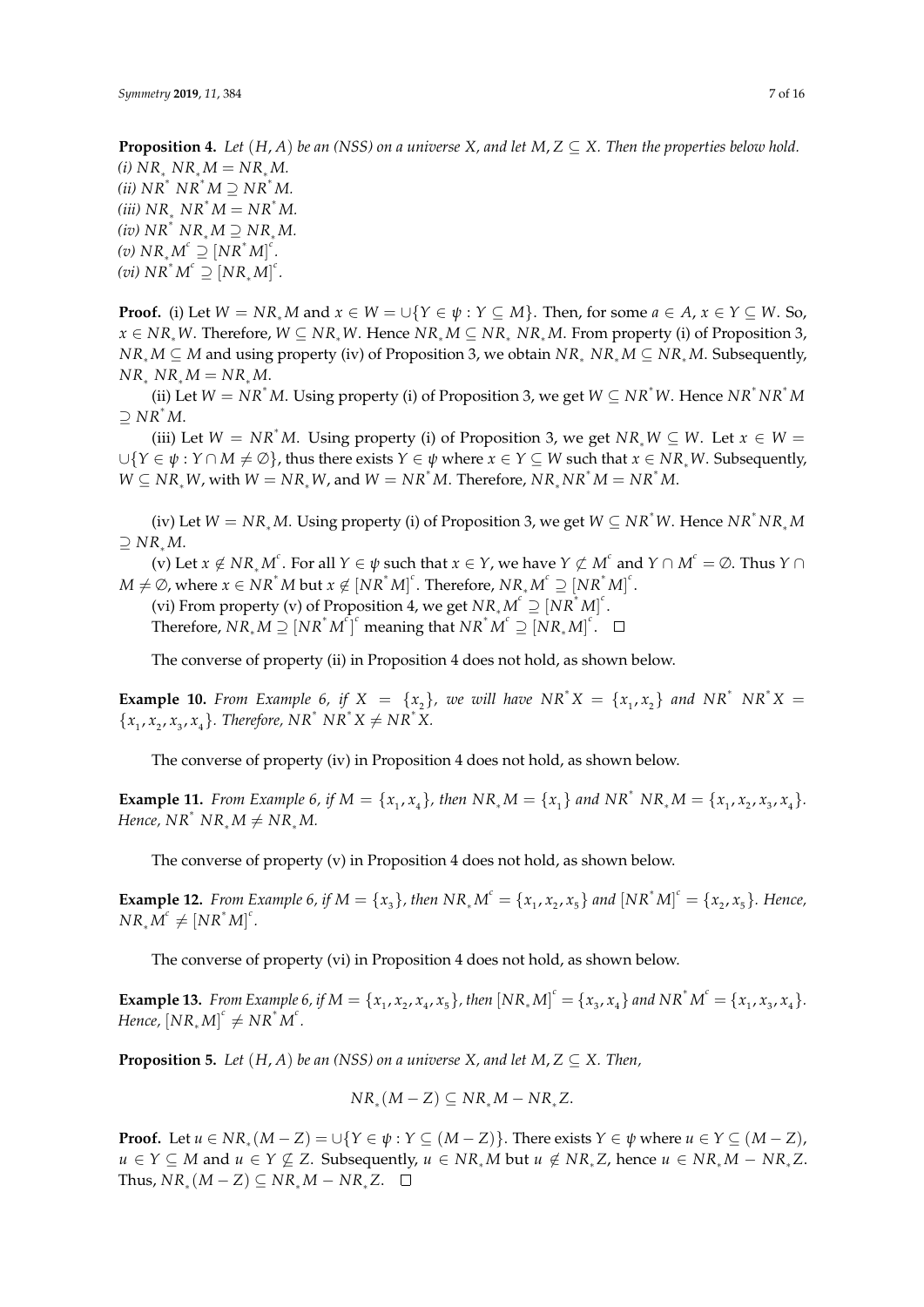The converse of Proposition 5 does not hold, as shown below.

**Example 14.** From Example 1, if  $M = \{x_1, x_3, x_5\}$  and  $Z = \{x_1, x_5\}$ , then  $NR_*M = \{x_1, x_3, x_5\}$ ,  $NR_*Z =$  ${x_1, x_5}$ ,  $NR_*(M - Z) = \emptyset$  and  $NR_*M - NR_*Z = {x_3}$ . Hence,  $NR_*M - NR_*Z \neq NR_*(M - Z)$ .

**Proposition 6.** *Let*  $(H, A)$  *be an (NSS) on a universe X*, and let *M*,  $Z \subseteq X$ . *Then, the property below holds.* 

$$
NR^*(M - Z) \neq NR^*M - NR^*Z.
$$

**Example 15.** From Example 6, if  $M = \{x_1, x_3, x_5\}$  and  $Z = \{x_1, x_5\}$ , then  $NR^*M = X$ ,  $NR^*Z = X$ ,  $N R^*(M - Z) = \{x_1, x_3, x_4\}$  and  $N R^* M - N R^* Z = \emptyset$ . Hence,  $N R^* M - N R^* Z \neq N R^*(M - Z)$ .

## <span id="page-7-0"></span>**4. The Concepts of Neutrosophic Soft Rough Set**

We will now define the neutrosophic soft rough concepts as a generalization of rough concepts, illustrated by examples.

**Definition 10.** *Let*  $(H, A)$  *be an (NSS) on a universe X and let*  $M \subseteq X$ *. A subset*  $M \subseteq X$  *is called (i) NSR-definable (NSR-exact) set, if*  $NR_*M = NR^*M = M$ . *(ii)* Internally NSR-definable set, if  $NR_*M = M$  and  $NR^*M \neq M$ . *(iii)* Externally NSR-definable set, if  $NR_*M \neq M$  and  $NR^*M = M$ . *(iv)* NSR-rough set, if  $NR_* M \neq M$  and  $NR^* M \neq M$ .

**Example 16.** From Example 6, we have  $\{x_1, x_2, x_3, x_4\}$  is NSR-definable set, whereas  $\{x_1\}$ ,  $\{x_5\}$ ,  $\{x_1, x_2\}$ ,  $\{x_1, x_3\}$ ,  $\{x_1, x_5\}$ ,  $\{x_1, x_3, x_4\}$ ,  $\{x_1, x_3, x_5\}$ ,  $\{x_1, x_2, x_3, x_5\}$ ,  $\{x_1, x_3, x_4, x_5\}$  are internally NSR-definable *sets, whereas the rest of the subsets of X are NSR-rough sets.*

The degree of *NSR*-crispness (exactness) of any subset  $M \subseteq X$ , can be determined by using  $NSR_{\textit{p}}$ -accuracy measure denoted by  $\textit{C}_{\textit{NSR}}M$ , which is defined as follows.

**Definition 11.** *Let*  $(H, A)$  *be an (NSS) on a universe X and let*  $M \subseteq X$ *. Then,* 

$$
C_{_{NSR}}M = \frac{|NR_*M|}{|NR^*M|},
$$

*where*  $M \neq \phi$  *and* |  $M$  | *denotes the cardinality of sets.* 

**Remark 2.** *Let*  $(H, A)$  *be an (NSS) on a universe X. A subset*  $M \subseteq X$  *is NSR-definable, if and only if,*  $C_{NSR} M = 1.$ 

Neutrosophic soft rough (NSR)-membership function is defined below.

**Definition 12.** *Let*  $(H, A)$  *be an (NSS) on a universe X and let*  $M \subseteq X$ .

*NSR-membership function of an element m to a set M denoted by*  $N_M(m)$  *is defined as follows.* 

$$
N_M(m) = \frac{|m_A \cap M|}{|m_A|},
$$

*where*  $S_A(m) = \bigcap \{S_a(m) : a \in A\}$  *and*  $S_a(m)$  *is a neutrosophic right neighborhood defined in Definition* 7.

**Proposition 7.** *Let*  $(H, A)$  *be an* (NSS) *on a universe*  $X, M \subseteq X$  *and let*  $N_M(m)$  *be the membership function defined in Definition 12. Then the properties below holds:*

$$
N_M(m) \in [0,1]
$$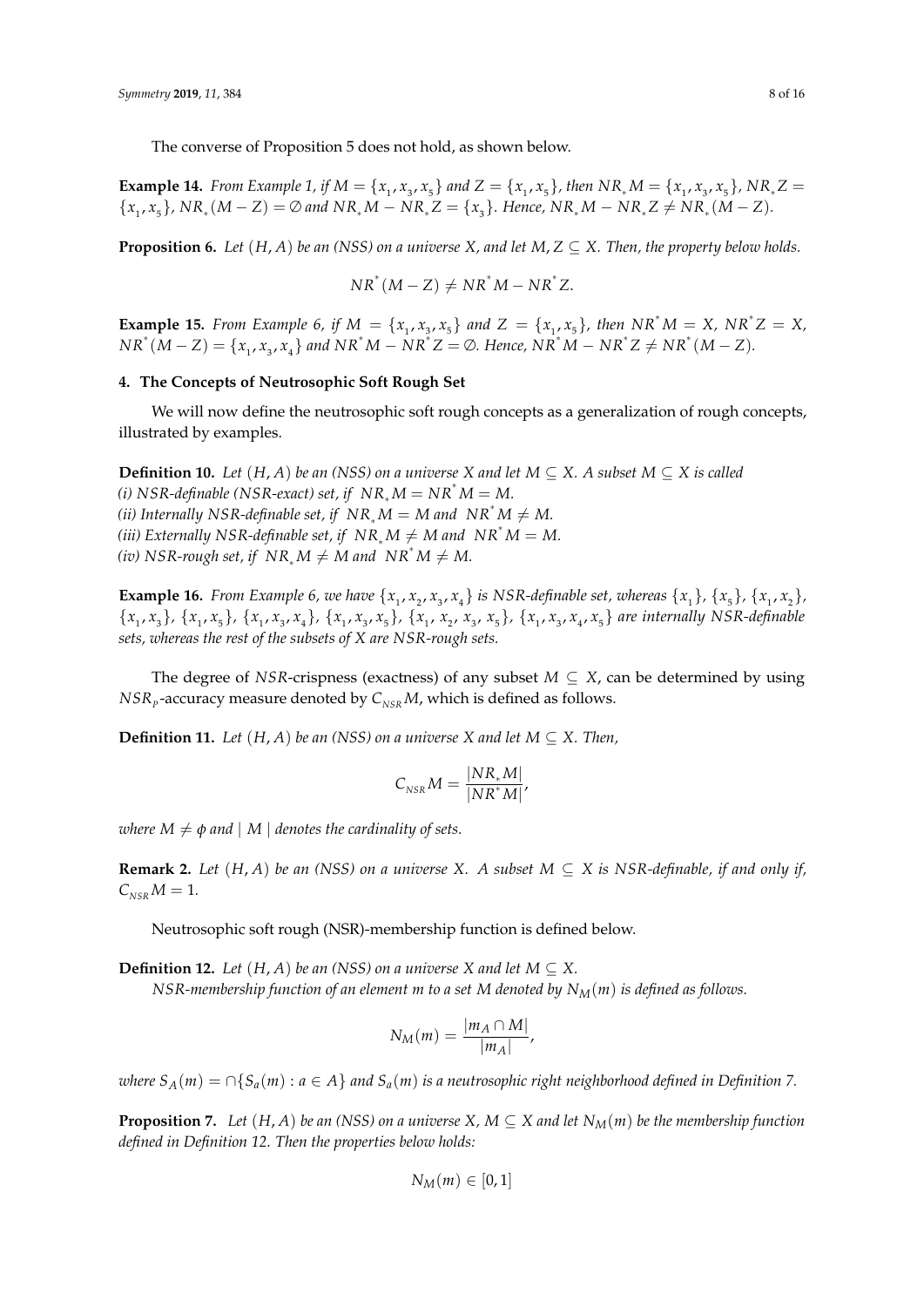**Proof.** From Definition 12, we have  $\phi \subseteq S_A(m) \cap M \subseteq S_A(m)$ , then  $0 \leq |S_A(m) \cap M| \leq |S_A(m)|$  and  $0\leq \frac{|S_A(m)\cap M|}{|S_A(m)|}\leq 1$ , thus  $N_M(m)\in [0,1].$ 

**Proposition 8.** *Let*  $(H, A)$  *be an (NSS) on a universe X and let*  $M \subseteq X$ *. Then,* 

$$
m\in M \Leftrightarrow N_M(m)=1
$$

**Proof.** Let  $N_M(m) = 1$ , if and only if,  $\frac{|S_A(m) \cap M|}{|S_A(m)|} = 1$ , if and only if,  $|S_A(m) \cap M| = |S_A(m)|$ , if and only if, *S*<sub>*A*</sub>(*m*) ⊆ *M*. However, from Proposition 2, we have  $R$ <sup>*a*</sup> is a reflexive relation for all *a* ∈ *A*. Hence  $m \in S_a(m)$ ,  $\forall a \in A$ . It follows that  $m \in S_A(m)$ . Hence  $m \in M$ , if and only if,  $N_M(m) = 1$ .  $\Box$ 

**Proposition 9.** Let  $(H, A)$  be an (NSS) on a universe *X* and let  $M \subseteq X$ . If  $M_1 \subseteq M_2$ , then the properties *below hold:*

 $(i) N_{M_1}(m) \leq N_{M_2}(m)$  $(iii) N_{NR_*M_1}(m) \leq N_{NR_*M_2}(m)$  $(iii) N_{NR^*M_1}(m) \leq N_{NR^*M_2}(m)$ 

**Proof.** (i) If  $M_1 \subseteq M_2$ , it follows that  $S_A(m) \cap M_1 \subseteq S_A(m) \cap M_2$ , then  $|S_A(m) \cap M_1| \leq |S_A(m) \cap M_2|$  $\frac{|S_A(m) \cap M_1|}{|S_A(m)|} \leq \frac{|S_A(m) \cap M_2|}{|S_A(m)|}$  $\frac{|S_A(m)| |M_2|}{|S_A(m)|}$ , thus  $N_{M_1}(m) \le N_{M_2}(m)$ .

(ii) We get the proof directly from property (i) of Proposition 9 and property (iv) of Proposition 3. (iii) We get the proof directly from property (ii) of Proposition 9 and property (v) of Proposition 3.  $\Box$ 

**Proposition 10.** *Let*  $(H, A)$  *be an (NSS) on a universe X and let*  $M \subseteq X$ *, then the following properties hold: (i)*  $N_{NR_*M}(m)$  ≤  $N_M(m)$ *(ii)*  $N_M(m)$  ≤  $N_{NR^*M}(m)$  $(iii)$   $N_{NR_*M}(m)$  ≤  $N_{NR^*M}(m)$ 

**Proof.** The proof of properties (i), (ii) and (iii) can be obtained directly from Propositions 3 and property (i) of Proposition 9.  $\Box$ 

**Definition 13.** *Let*  $(H, A)$  *be a (NSS) on a universe X and let*  $m \in X$ ,  $M \subseteq X$ . *NSR-membership relations*,  $d$ enoted by  $\mathcal{p}_{\mathsf{NSR}}^{\mathsf{R}}$  and  $\mathcal{\overline{e}}_{\mathsf{NSR}}^{\mathsf{R}}$ , are defined below.

$$
m \in N_{NSR} M, \text{ if } m \in NR_*M,
$$
  

$$
m \in N_{NSR} M, \text{ if } m \in NR^*M.
$$

**Proposition 11.** *Let*  $(H, A)$  *be an (NSS) on a universe X and let*  $m \in X$ ,  $M \subseteq X$ . *Then*,

$$
(i) m \in M \longrightarrow m \in M
$$

$$
(ii) m \nsubseteq_{NSR} M \longrightarrow m \notin M
$$

**Proof.** Proof of (i) and (ii) follows directly from Definition 13 and Proposition 3.  $\Box$ 

The following example illustrates that the converse of properties (i) and (ii) in Proposition 11 do not hold.

**Example 17.** In Example 1, if  $M = \{x_2, x_5\}$ , then  $NR_*M = \{x_5\}$  and  $NR^*M = X$ . Hence  $x_2 \nleq_{NSR} M$ ,  $\textit{although } x_2 \in M \textit{ and } x_3 \notin M \textit{, although } x_3 \mathrel{\overline{\in}}_{\textit{NSR}} M.$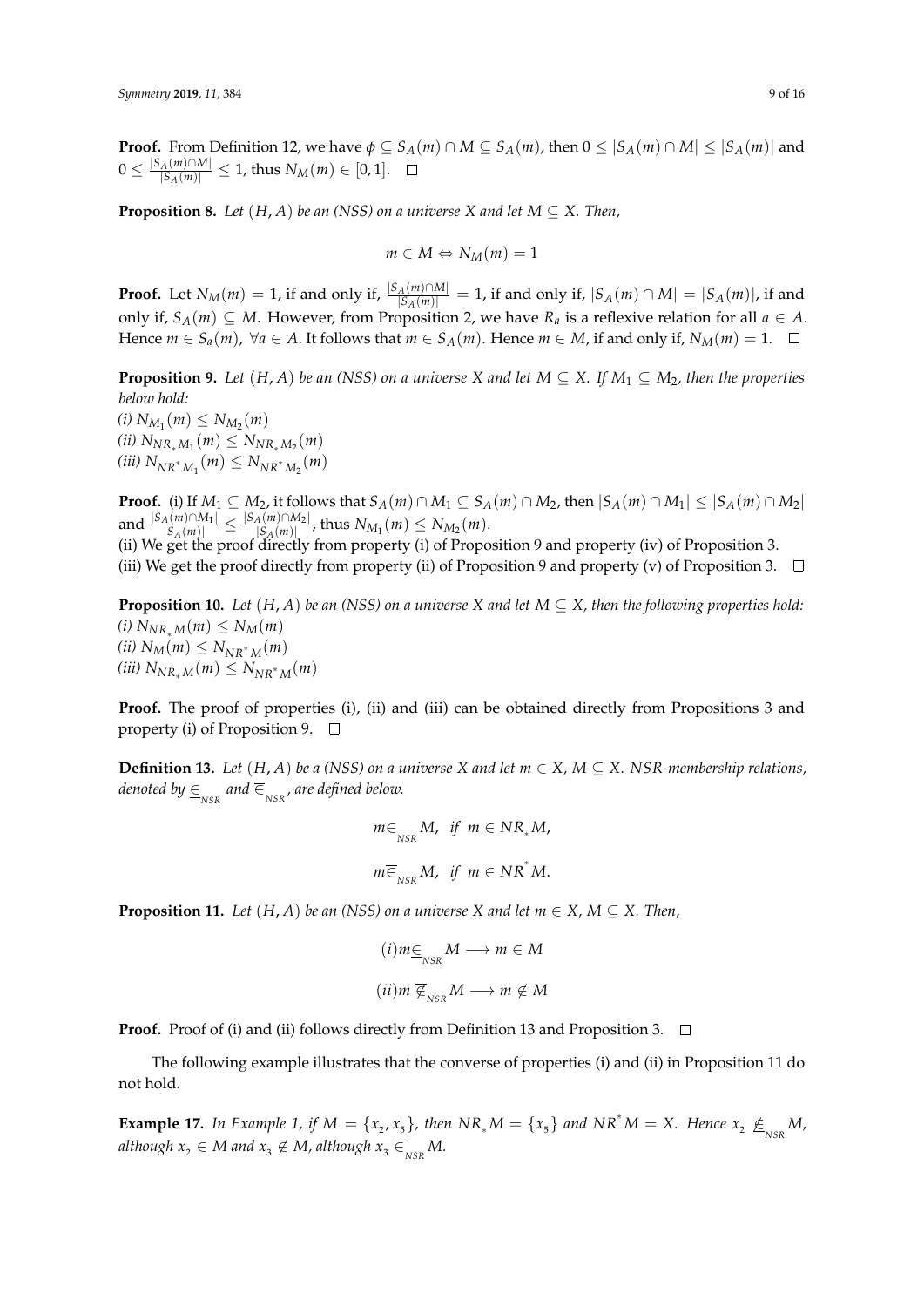**Proposition 12.** *Let*  $(H, A)$  *be an (NSS) on a universe X, and let*  $M \subseteq X$ . *Then the properties below hold:* 

$$
(i) m \underline{\in}_{NSR} M \longrightarrow N_M(m) = 1
$$

$$
(ii) N_M(m) = 1 \longrightarrow m \overline{\in}_{NSR} M
$$

**Proof.** The proof of properties (i) and (ii) can be obtained directly from Definition 13 and Propositions 11.  $\Box$ 

The converse of property (ii) in Proposition 12 does not hold, as shown below.

**Example 18.** In Example 1, if  $M = \{x_1, x_4\}$ , then  $NR_*M = \{x_1\}$  and  $S_A(x_4) = \{x_4\}$ , it follows that  $N_M(x_4) = \frac{|S_A(x_4) \cap M|}{|S_A(x_4)|}$  $\frac{|A(x_4) \cap M|}{|S_A(x_4)|} = \frac{|\{x_4\}|}{|\{x_4\}|} = 1$ , although  $x_4 \nsubseteq_{NSR} M$ .

The converse of Proposition 13 does not hold, as shown below.

**Example 19.** In Example 1, if  $M = \{x_1, x_4\}$ , then  $NR^*M = X$  and  $S_A(x_3) = \{x_1, x_3\}$ , it follows that  $x_3$  $\overline{\epsilon}_{_{NSR}}$  *M*, although  $N_M(x_3) = \frac{|\{x_1\}|}{|\{x_1, x_3\}|} = \frac{1}{2} \neq 1.$ 

**Proposition 13.** *Let*  $(H, A)$  *be an (NSS) on a universe X and let*  $M \subseteq X$ *. Then,* 

$$
m \not\in_{_{NSR}} M \longrightarrow N_M(m) = 0
$$

**Proof.** Let *m*  $\mathcal{F}_{NSR}$  *M*, then *m*  $\mathcal{F}_{NR}^* M$ , also from Definition 9, we conclude that  $S_a(m) \cap M =$  $\phi$ ,  $\forall a \in A$ , but  $S_A(m) = \bigcap \{S_a(m) : a \in A\}$ . Thus  $S_A(m) \cap M = \phi$  and  $|S_A(m) \cap M| = 0$ , and hence  $N_M(m) = 0.$   $\Box$ 

The following example illustrates that the converse of Proposition 13 does not hold.

**Example 20.** In Example 1, if  $M = \{x_2\}$ , then  $NR^*M = \{x_1, x_2\}$  and  $S_A(x_1) = \{x_1\}$ . It follows that  $x_1 \overline{\in}_{NSR} M$ , although  $N_M(x_1) = \frac{|\{x_1\} \cap \{x_2\}|}{|\{x_1\}|} = 0.$ 

**Proposition 14.** *Let*  $(H, A)$  *be an (NSS) on a universe X and let*  $M \subseteq X$ *. Then,*  $(i)$   $N_M(m) = 0 \longrightarrow m \notin M$  $(iii) N_M(m) = 0 \longrightarrow m \nleq N$ <sub>NSR</sub> M

**Proof.** The proof of properties (i) and (ii) are straightforward and therefore are omitted.  $\Box$ 

The converse of property (i) in Proposition 14 does not hold, as shown below.

**Example 21.** In Example 1, if  $M = \{x_1, x_3, x_4\}$ , then  $S_A(x_2) = \{x_1, x_2\}$  and  $N_M(x_2) = \frac{|\{x_1\}|}{|\{x_1, x_2\}|} = \frac{1}{2} \neq 0$ , *although*  $x_2 \notin M$ .

The converse of property (ii) in Proposition 14 does not hold, as shown below.

**Example 22.** In Example 1, if  $M = \{x_1, x_4, x_5\}$ , then  $NR_*M = \{x_1, x_4, x_5\}$  and  $x_{2A} = \{x_1, x_2\}$ , it follows *that*  $N_M(x_2) = \frac{|\{x_1\}|}{|\{x_1, x_2\}|} = \frac{1}{2} \neq 0$ , although  $x_2 \nleq N$ .

**Definition 14.** Let  $(H, A)$  be an (NSS) on a universe X and let  $M, Z \subseteq X$ . NSR-inclusion relations, denoted by  $\subseteq_{_{\it NSR}}$  and  $\vec{\subset}_{_{\it NSR}}$  , are defined as follows.

$$
M\subseteq_{NSR}Z, \text{ if } NR_*M\subseteq NR_*Z,
$$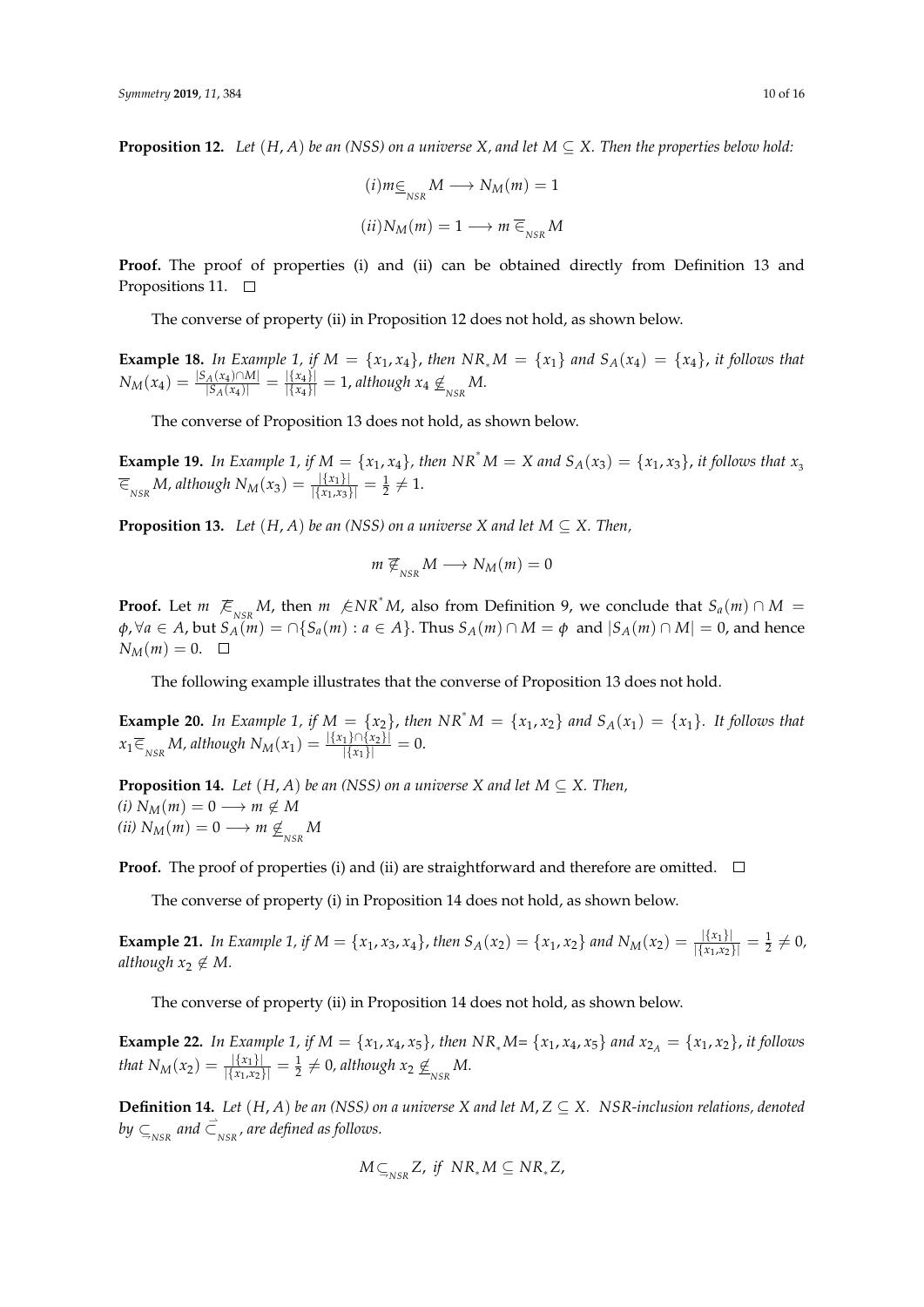$$
M\vec{\subset}_{NSR}Z, \text{ if } NR^*M\subseteq NR^*Z.
$$

**Proposition 15.** *Let*  $(H, A)$  *be an (NSS) on a universe X and let*  $M, Z \subseteq X$ *. Then,* 

$$
M\subseteq Z\longrightarrow M\subseteq_{_{NSR}}Z\text{ and }M\vec{\subset}_{_{NSR}}Z.
$$

**Proof.** It can be directly obtained from Proposition 3. □

The inverse of Proposition 15 does not hold, as shown below.

**Example 23.** In Example 6, if  $M = \{x_1, x_4\}$  and  $Z = \{x_1, x_5\}$ , then  $NR_*M = \{x_1\}$ ,  $NR_*Z = \{x_1, x_5\}$ ,  $N R^* M = \{x_1, x_2, x_3, x_4\}$  and  $N R^* Z = X$ . Hence,  $M \subseteq_{NSR} Z$  and  $M \subseteq_{NSR} Z$ , although  $M \nsubseteq Z$ .

**Proposition 16.** Let  $(H, A)$  be an (NSS) on a universe X and let  $M, Z \subseteq X$ . If  $M \subseteq_{_{NSR}} Z$ , then the following *properties hold:*  $(i)$   $N_{NR_*M}(m)$  ≤  $N_{NR_*Z}(m)$  $(iii)$   $N_{NR_{*}M}(m) \leq N_{Z}(m)$  $(iii)$   $N_{NR_*M}(m)$  ≤  $N_{NR^*Z}(m)$ 

**Proof.** The proof can be directly obtained from Definition 14 and Proposition 9.  $\Box$ 

**Proposition 17.** Let  $(H, A)$  be an (NSS) on a universe X and let  $M, Z \subseteq X$ . If  $M \vec{\subset}_{NSR}^{\text{}} Z$ , then the properties *below hold:*  $N_{NR^*M}(m)$  ≤  $N_{NR^*Z}(m)$  $(iii)$   $N_M(m) \leq N_{NR^*Z}(m)$  $(iii)$   $N_{NR_*M}(m)$  ≤  $N_{NR^*Z}(m)$ 

**Proof.** It can be directly obtained from Definition 14 and Proposition 9.  $\Box$ 

**Definition 15.** Let  $(H, A)$  be an (NSS) on a universe *X* and let  $M, Z \subseteq X$ . NSR-equality relations are defined *as follows.*

$$
M \approx_{NSR} Z, \text{ if } NR_*M = NR_*Z,
$$
  
\n
$$
M \approx_{NSR} Z, \text{ if } NR^*M = NR^*Z,
$$
  
\n
$$
M \approx_{NSR} Z, \text{ if } M \approx_{NSR} Z \text{ and } M \approx_{NSR} Z.
$$

The example below illustrates Definition 15.

**Example 24.** In Example 6, suppose  $M_1 = \{x_2\}$ ,  $M_2 = \{x_3\}$ ,  $M_3 = \{x_1, x_2\}$ ,  $M_4 = \{x_1, x_4\}$ ,  $M_5 =$  ${x_3, x_5}$  and  $M_6 = {x_4, x_5}$ . Then,  $NR_*M_1 = NR_*M_2 = \emptyset$ ,  $NR^*M_3 = NR^*M_4 = {x_1, x_2, x_3, x_4}$ ,  $NR_*M_5$  $N = NR_*M_6 = \{x_5\}$  and  $NR^*M_5 = NR^*M_6 = \{x_1, x_3, x_4, x_5\}$ . Consequently,  $M_1 \approx_{NSR} M_2$ ,  $M_3 \approx_{NSR} M_4$  and  $M_{\overline{5}} \approx_{\overline{NSR}} M_{\overline{6}}$ .

**Proposition 18.** *Let*  $(H, A)$  *be an (NSS) on a universe X and let*  $M, Z \subseteq X$ *. Then, (i)*  $M \approx_{NSR} N R_* M$ *(ii)*  $M = Z$  →  $M \approx_{NSR} Z$  $(iii) M ⊆ Z, Z ≈_{NSR} \emptyset \longrightarrow M ≈_{NSR} \emptyset$ *(iv)*  $M \subseteq Z$ *,*  $M \approx_{NSR} X$  →  $Z \approx_{NSR} X$  $(v) M ⊆ Z, Z ⊵<sub>NSR</sub> Ø → M ⊆<sub>NSR</sub> Ø$ *(vi) M* ⊆ *Z*, *M*  $\frac{N}{\sim} X$   $\frac{N}{N} X$   $\rightarrow$  *Z*  $\frac{N}{N} X$ 

**Proof.** It can be directly obtained from Propositions 3 and 4. □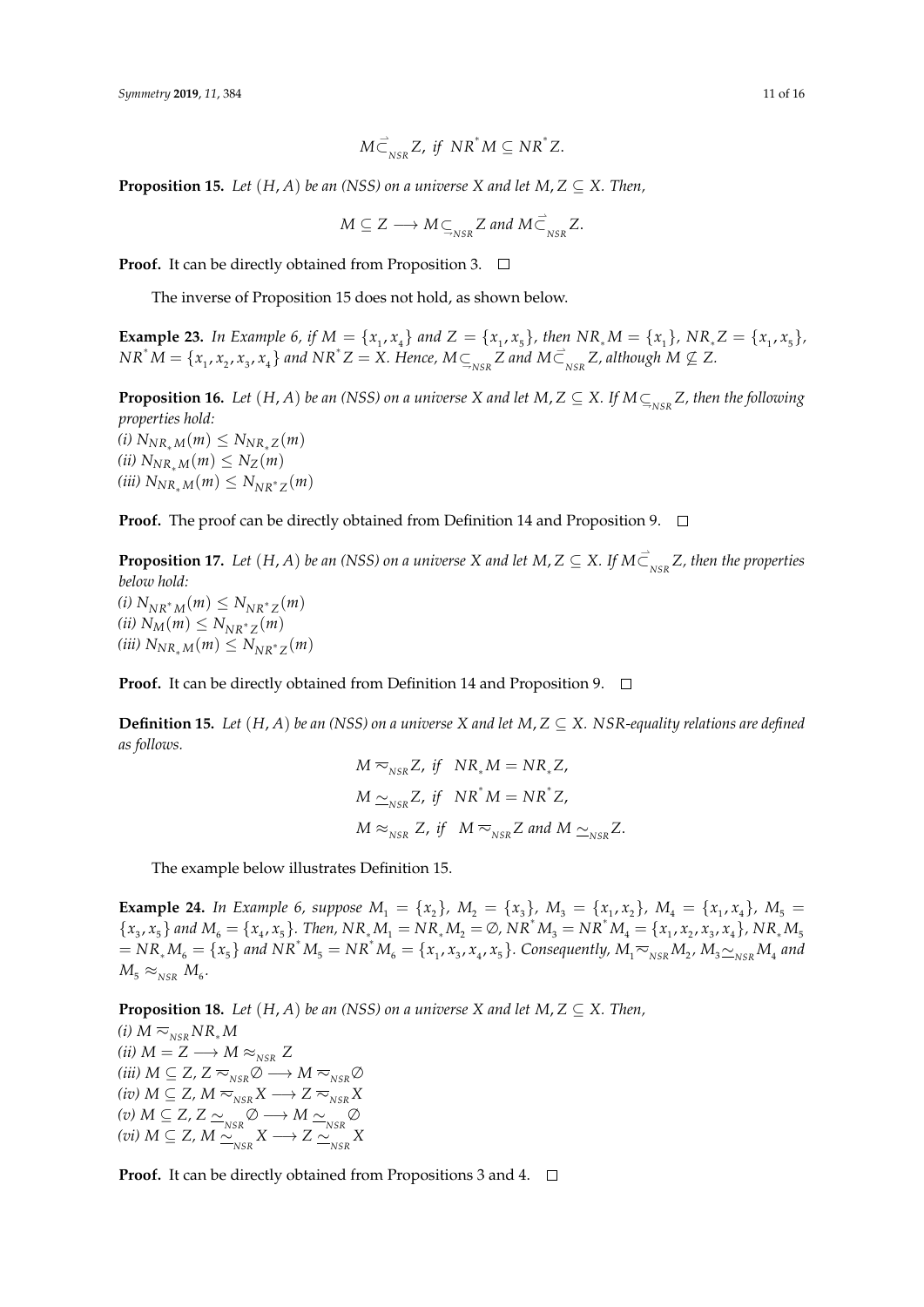**Proposition 19.** *Let*  $(H, A)$  *be an (NSS) on a universe X and let*  $M, Z \subseteq X$ *. If*  $M \sim_{NSR} Z$ *, then the following properties hold:*  $(i) N_{NR_*M}(m) = N_{NR_*Z}(m)$  $(iii)$   $N_{NR_*M}(m) \leq N_Z(m)$  $(iii)$   $N_{NR_*M}(m)$  ≤  $N_{NR^*Z}(m)$ 

**Proof.** The proof of properties (i), (ii) and (iii) can be obtained directly from Definition 15 and Proposition 9.  $\Box$ 

**Proposition 20.** *Let*  $(H, A)$  *be an (NSS) on a universe X and let*  $M, Z \subseteq X$ *. If*  $M \simeq_{NSR} Z$ *, then the following properties hold:*  $(i) N_{NR^*M}(m) = N_{NR^*Z}(m)$  $(iii) N_Z(m) ≤ N_{NR^*M}(m)$  $(iii)$   $N_{NR_*Z}(m)$  ≤  $N_{NR^*M}(m)$ 

Proof. The proof of properties (i), (ii) and (iii) can be obtained directly from Definition 15 and Proposition 9.  $\Box$ 

## <span id="page-11-0"></span>**5. Application of the Proposed Neutrosophic Soft Rough Model in Decision Making**

This section presents an employment of the suggested neutrosophic soft rough approximations to the multi attribute decision making problems.

Consider Example 1 and suppose that we are requested to make a decision about the most desirable house based on the given attributes. To solve this problem, we apply the following decision steps.

- **Step 1:** Input the NSS (*H*, *A*).
- **Step 2:** Compute the accuracy measure to each alternative (house) in the given NSS (*H*, *A*), separately.
- **Step 3:** Choose the (element) alternative which has the highest accuracy measure as the optimal solution. If there is more than one alternative with highest accuracy measure, we do the following steps.
- **Step 4:** Consider the alternatives that have the highest accuracy measure and create a new NSS  $(H, A)$ , which consists of the selected alternatives  $x_i$  and the corresponding parameters  $a_j$ .
- **Step 5:** Find the values of  $S_{ij} = T_{a_j}(x_i) + I_{a_j}(x_i) F_{a_j}(x_i)$ , where T, I and F represent, respectively the truth, indeterminacy and falsity membership functions of the NSS  $(\widehat{H}, A)$ .
- **Step 6:** Compute the score  $C(x_i)$  = *m* ∑ *j*=1 *Sij* of each element of the selected alternatives, where *m* is

the number of the parameters.

**Step 7:** Determine the value of the highest score. Then the decision is to choose the alternative with the highest score. If more than one alternative has the maximum score, then any one of those alternatives can be the optimal solution.

<span id="page-11-1"></span>Table [2](#page-11-1) gives the accuracy measure to all alternatives.

**Table 2.** Accuracy measures of the alternatives.

| Alternatives $x_1$ $x_2$ $x_3$ |  | $\chi_4$ | $x_{5}$ |
|--------------------------------|--|----------|---------|
|                                |  |          |         |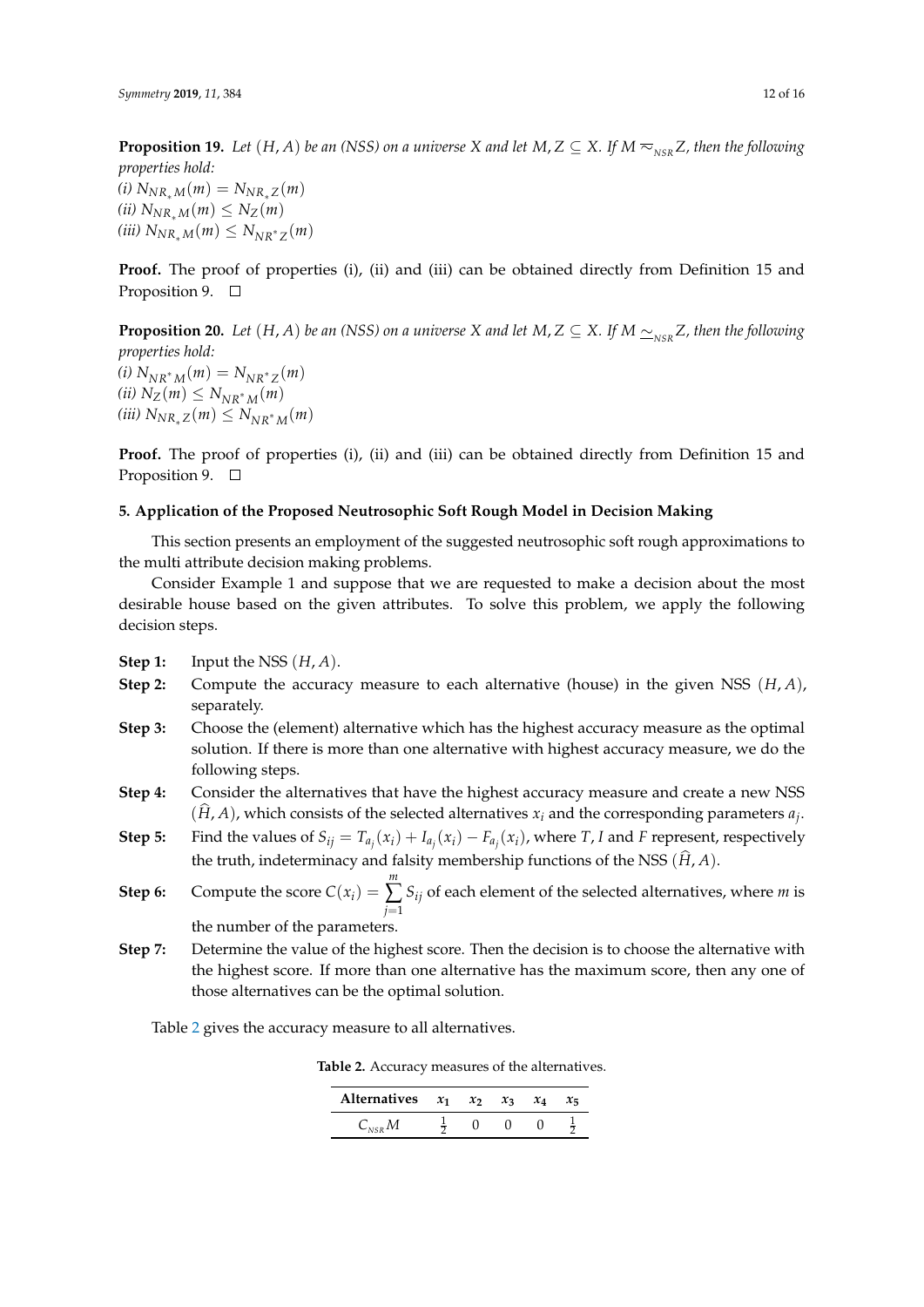<span id="page-12-1"></span>From Table [2,](#page-11-1) it is clear that there are two alternatives (houses) with the highest accuracy measure which are house 1 and house 5. Thus, we proceed to the next steps and create the NSS  $(\hat{H}, A)$  of the considered alternatives as in Table [3.](#page-12-1)

| а.              | $a_{\alpha}$    | $\mathbf{u}_n$  | $u_{\scriptscriptstyle A}$ |
|-----------------|-----------------|-----------------|----------------------------|
| (0.6, 0.6, 0.2) | (0.8, 0.4, 0.3) | (0.7, 0.4, 0.3) | (0.8, 0.6, 0.4)            |
| (0.8, 0.2, 0.3) | (0.8, 0.3, 0.2) | (0.7, 0.3, 0.4) | (0.9, 0.5, 0.7)            |

**Table 3.** Tabular representation of  $(\widehat{H}, A)$ .

<span id="page-12-2"></span>Now we calculate the values of *Sij* to the considered alternatives (houses) as in the Table [4.](#page-12-2)

**Table 4.** Values of  $S_{ij}$  to the considered houses.

| X       | $a_{1}$        | $a_{2}$          | $a_{3}$ | $a_{\scriptscriptstyle A}$ |
|---------|----------------|------------------|---------|----------------------------|
| $x_{1}$ | $\overline{1}$ | 0.9 <sup>°</sup> | 0.8     | J.                         |
| $x_{5}$ | 0.7            | 0.9              | 0.6     | 0.7                        |

<span id="page-12-3"></span>The scores  $C(x_i)$  of the considered houses can be shown as in Table [5.](#page-12-3)

**Table 5.** Scores of the considered houses.

| X               | Score |
|-----------------|-------|
| $\mathcal{X}_1$ | 3.7   |
| $x_{\pi}$       | 2.9   |

From Table [5,](#page-12-3) it is clear that the house  $x_{1}$  gets the highest score which is 3.7. Thus the decision is to choose house 1 as the appropriate solution under the parameter set *A*.

#### <span id="page-12-0"></span>**6. Discussion**

We will discuss the features and limitations of our model by conducting a comparison with the existing models. Discussion will begin on the features of the proposed model before moving on to its limitations.

To illustrate the features of our model, we compare it with traditional rough approach [\[5,](#page-14-4)[33\]](#page-15-13), neutrosophic rough set approaches [\[10](#page-14-10)[,23–](#page-15-7)[25\]](#page-15-14), and fuzzy and intuitionistic fuzzy rough soft approaches [\[34–](#page-15-15)[36\]](#page-15-16).

<span id="page-12-4"></span>We begin by making a comparison between the proposed neutrosophic soft rough approach and the traditional rough approach. The following Table [6](#page-12-4) shows the properties of both traditional rough and the proposed neutrosophic soft rough approaches.

**Table 6.** Properties of traditional rough and neutrosophic soft rough.

| <b>Traditional Rough Properties</b>                                | <b>Neutrosophic Soft Rough Properties</b>                        |
|--------------------------------------------------------------------|------------------------------------------------------------------|
| $\underline{E}(M \cap Z) = \underline{E}(M) \cap \underline{E}(Z)$ | $NR_{\alpha}(M \cap Z) \subseteq NR_{\alpha}M \cap NR_{\alpha}Z$ |
| $\overline{E}(\overline{E}(M)) = \overline{E}(M)$                  | $NR^*NR^*M\supset NR^*M$                                         |
| $\overline{E}(\underline{E}(M)) = \underline{E}(M)$                | $NR^*NR_*M \supseteq NR_*M$                                      |
| $\underline{E}(M^{c}) = [\overline{E}(M)]^{c}$                     | $NR_*M^c \supseteq [NR^*M]^c$                                    |
| $\overline{E}(M^{c}) = [E(M)]^{c}$                                 | $NR^{\tilde{*}}M^c \supseteq [NR_{*}M]^c$                        |

In the proposed neutrosophic soft rough approach, let us consider the NSS (*H*, *A*) on the universe *X*, where *x* ∈ *X* and *M* ⊆ *X*. If we consider the case where  $T_a(x_i) > 0.5$ , then  $a(x) = 1$ , otherwise  $a(x) = 0$ . Thus, the neutrosophic right neighborhood of an element *x* is replaced by the following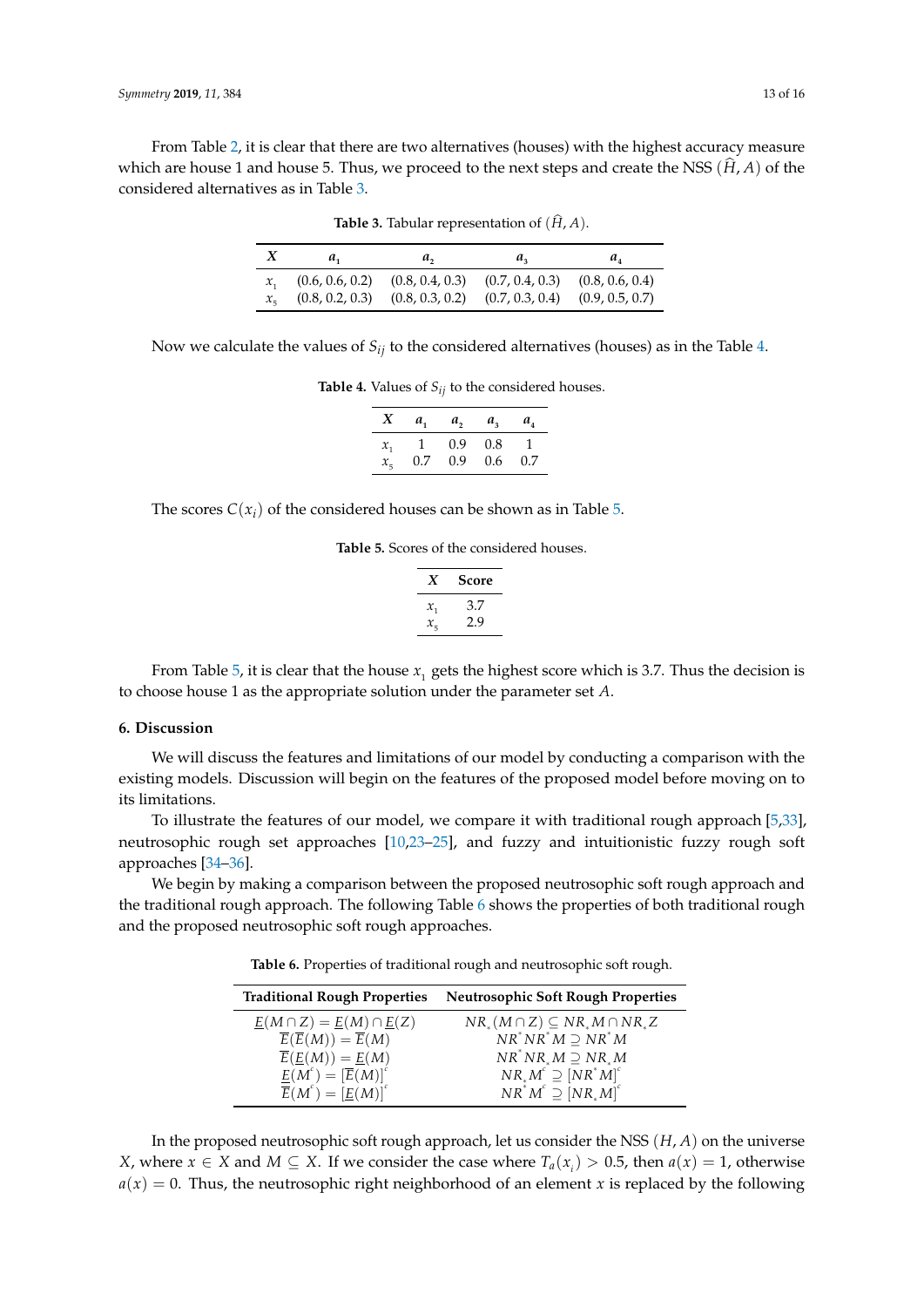equivalence class  $[x] = \{x_i \in X : a(x_i) = a(x), a \in A\}$ . Subsequently, the neutrosophic soft rough set approximates to that of Pawlak, i.e., the lower and upper approximations of the proposed model will be  $NR_* M = \{x \in X : [x] \subseteq M\}$  and  $NR^* M = \{x \in X : [x] \cap M \neq \emptyset\}$ . Therefore, all properties of traditional rough set approximations will be satisfied.

We continue our discussion by comparing the proposed neutrosophic soft rough approach with other approaches which combine rough set to neutrosophic set [\[10,](#page-14-10)[23](#page-15-7)[–25\]](#page-15-14). It can be seen that these approaches have the inadequacy of the parametrization tool to facilitate the representation of parameters, while the soft set in the proposed model can represent the problem parameters in a more complete manner. This feature makes the proposed model superior to these models and other models that do not incorporate soft sets into their structures.

Now, we compare the proposed model to the fuzzy and intuitionistic fuzzy soft rough approaches [\[34](#page-15-15)[–36\]](#page-15-16). The proposed approach combines rough set to neutrosophic soft set which is a generalisation of fuzzy and intuitionistic fuzzy soft set. Neutrosophic soft sets consider three membership functions instead of two as in the intuitionistic fuzzy soft set and one as in the fuzzy soft set. Fuzzy sets handle the uncertainty in data, intuitionistic fuzzy sets deal with ambiguous and incomplete data, while neutrosophic sets hold the features of all of the aforementioned sets in addition to its ability to handle the indeterminacy in data. Thus, combining neutrosophic soft sets to the rough sets provides the opportunity to deal with complicated data that cannot be handled by other models. From Example 1, it can be seen that fuzzy soft set and intuitionistic fuzzy soft set cannot describe the data presented by the neutrosophic soft set, which makes these models incapable to be applied directly on decision making problems with neutrosophic soft information. Conversely, the newly proposed model can directly address fuzzy and intuitionistic fuzzy soft rough set based decision making, since the intuitionistic fuzzy soft set is a special case of neutrosophic soft set and can be easily represented in the form of neutrosophic soft set. For example, the intuitionistic fuzzy soft value  $(0.4, 0.5)$  can be represented as  $(0.4, 0.1, 0.5)$  by means of neutrosophic soft set, since the sum of the degrees of membership, nonmembership and indeterminacy of an intuitionistic fuzzy value equals to 1. Note that the indeterminacy degree in intuitionistic fuzzy set is provided by default and cannot be defined alone unlike the neutrosophic set where the indeterminacy is defined independently and quantified explicitly.

Then we enlarge the discussion by presenting two limitations of the proposed model: (1) It cannot be used to solve multi attribute group decision making problems which incorporate the opinions of more than one expert. For more illustration, if we consider Example 1 and suppose that there are three experts who are requested to provide their opinions on each house under each (attribute) parameter, then we need a mechanism to incorporate the opinions of the three experts in one model (neutrosophic soft set), otherwise, we have to construct three neutrosophic soft sets and this increases the amount of both mathematical calculations and investigation of several operators in incorporating three neutrosophic soft sets to find out the optimal solution; (2) There exist some neutrosophic soft set based decision making problems in which the proposed algorithm is likely to get an empty decision (optimum) set. Consider Example 1, and consider the NSS (*G*, *A*) as in Table [7.](#page-13-0)

<span id="page-13-0"></span>

| X                          | а,              | a,              | $a_{\rm a}$     | $a_{\scriptscriptstyle A}$ |
|----------------------------|-----------------|-----------------|-----------------|----------------------------|
| $\mathcal{X}_1$            | (0.6, 0.6, 0.2) | (0.8, 0.4, 0.3) | (0.7, 0.4, 0.3) | (0.8, 0.6, 0.4)            |
| $\mathcal{X},$             | (0.4, 0.6, 0.6) | (0.6, 0.2, 0.4) | (0.6, 0.4, 0.3) | (0.7, 0.6, 0.6)            |
| $x_{2}$                    | (0.6, 0.4, 0.2) | (0.8, 0.2, 0.2) | (0.7, 0.4, 0.3) | (0.7, 0.6, 0.4)            |
| $x_{\scriptscriptstyle A}$ | (0.6, 0.3, 0.3) | (0.8, 0.2, 0.2) | (0.5, 0.2, 0.6) | (0.7, 0.5, 0.6)            |
| $x_{\kappa}$               | (0.6, 0.6, 0.2) | (0.8, 0.4, 0.3) | (0.7, 0.3, 0.4) | (0.8, 0.6, 0.4)            |

**Table 7.** Tabular representation of the NSS (*G*, *A*).

We then obtain the family of all neutrosophic right neighborhood  $\psi = \{ \{x_1, x_3\}, \{x_1, x_5\} \}$  ${x_1, x_2, x_3}, {x_1, x_3, x_5}, {x_1, x_2, x_3, x_5}, {x_1, x_2, x_3, x_5}, {x_1, x_3, x_4, x_5}, {x_1, x_3, x_4}.$ 

As a result, the accuracy measure table is as follows.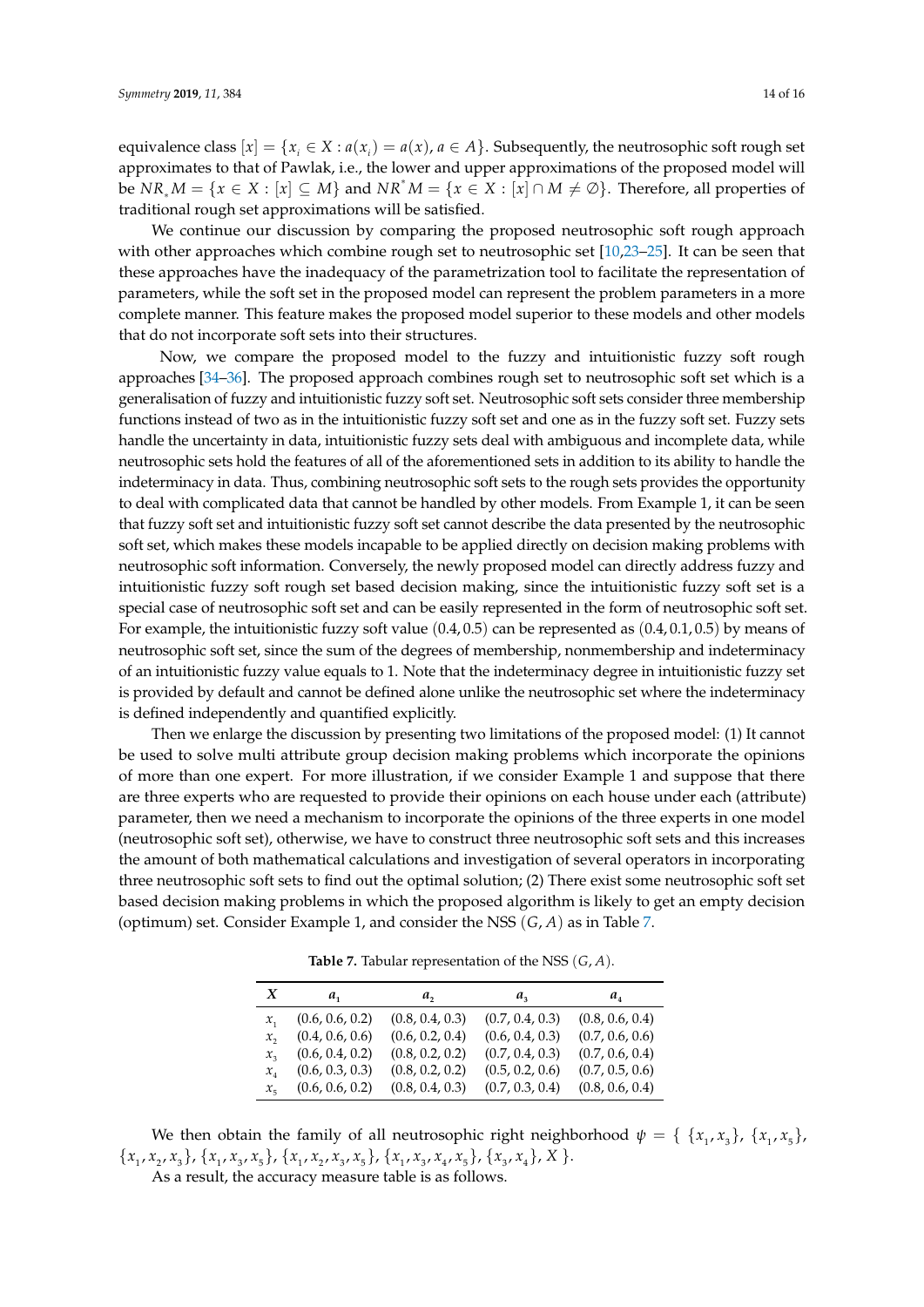<span id="page-14-11"></span>From Table [8,](#page-14-11) it can be seen that the accuracy measure to each alternative (house) equals zero, which means that none of the houses can be selected as a candidate to be an optimal solution. Thus the proposed approach fails to handle this case.

| Alternatives $x_1$ $x_2$ $x_3$ $x_4$ |  |   | $x_{\overline{z}}$ |
|--------------------------------------|--|---|--------------------|
|                                      |  | 0 |                    |

**Table 8.** Accuracy measures of the alternatives in the NSS (*G*, *A*).

## **7. Conclusions**

We proposed a novel approach to rough sets based on neutrosophic soft sets and deduced that the traditional rough approach is a special case of the proposed approach. The lower and upper neutrosophic soft rough approximations are defined and their properties are verified. We have further defined some essential neutrosophic soft rough concepts such as neutrosophic soft rough (NSR) definability, neutrosophic soft rough (NSR)-membership relations and functions. Properties of these concepts are deduced, proven and shown by several examples. In addition, we provided an algorithm based on the proposed neutrosophic soft rough sets approximations. Finally, we have made a comparative analysis and a discussion to reveal the features and limitations of the proposed model. For the future prospects, we will extend this model by using topological structures and commit to exploring the application of the proposed model to data mining and attribute reduction.

**Author Contributions:** E.M. proposed the concept of neutrosophic right neighborhood; A.A.-Q. and N.H. studied the neutrosophic soft rough set approximations and their properties; A.A.-Q. introduced some concepts on neutrosophic soft rough set and provided some illustrated examples; N.H. edited the paper and all authors wrote it.

**Funding:** This research was funded by Universiti Kebangsaan Malaysia GUP-2017-105.

**Acknowledgments:** We are indebted to Universiti Kebangsaan Malaysia for providing financial support and facilities for this research under the grant GUP-2017-105.

**Conflicts of Interest:** Authors declare that they have no conflict of interest.

### **References**

- <span id="page-14-0"></span>1. Zadeh, L.A. Fuzzy sets. *Inf. Control* **1965**, *8*, 338–353. [\[CrossRef\]](http://dx.doi.org/10.1016/S0019-9958(65)90241-X)
- <span id="page-14-1"></span>2. Atanassov, K. Intuitionistic fuzzy sets. *Fuzzy Sets Syst.* **1986**, *20*, 87–96. [\[CrossRef\]](http://dx.doi.org/10.1016/S0165-0114(86)80034-3)
- <span id="page-14-2"></span>3. Gau, L.W.; Buehrer, D.J. Vague sets. *IEEE Trans Syst Man Cybern.* **1993**, *23*, 610–614. [\[CrossRef\]](http://dx.doi.org/10.1109/21.229476)
- <span id="page-14-3"></span>4. Gorzalzany, M.B. A method of inference in approximate reasoning based on interval-valued fuzzy sets. *Fuzzy Sets Syst.* **1987**, *21*, 1–17. [\[CrossRef\]](http://dx.doi.org/10.1016/0165-0114(87)90148-5)
- <span id="page-14-4"></span>5. Pawlak, Z. Rough sets. *Int. J. Comput. Inf. Sci.* **1982**, *11*, 341–356. [\[CrossRef\]](http://dx.doi.org/10.1007/BF01001956)
- <span id="page-14-5"></span>6. Slowinski, R.; Vanderpooten, D. A generalized definition of rough approximations based on similarity. *IEEE Trans. Knowl. Data Eng.* **2000**, *12*, 331–336. [\[CrossRef\]](http://dx.doi.org/10.1109/69.842271)
- 7. Greco, S.; Matarazzo, B.; Slowinski, R. Rough approximation of a preference relation by dominance relations. *Eur. J. Oper. Res.* **1999**, *117*, 63–83. [\[CrossRef\]](http://dx.doi.org/10.1016/S0377-2217(98)00127-1)
- 8. Skowron, A.; Stepaniuk, J. Tolerance approximation spaces. *Fundamen. Inform.* **1996**, *27*, 245–253.
- 9. Greco, S.; Matarazzo, B.; Slowinski, R. Rough approximation by dominance relation. *Int. J. Intell. Syst.* **2002**, *17*, 153–171. [\[CrossRef\]](http://dx.doi.org/10.1002/int.10014)
- <span id="page-14-10"></span>10. Wang, J.; Zhang, X. Two types of single valued neutrosophic covering rough sets and an application to decision making. *Symmetry* **2018**, *10*, 710. [\[CrossRef\]](http://dx.doi.org/10.3390/sym10120710)
- <span id="page-14-6"></span>11. Yao, Y.Y. Relational interpretation of neighborhood operators and rough set approximation operator. *Inf. Sci.* **1998**, *111*, 239–259. [\[CrossRef\]](http://dx.doi.org/10.1016/S0020-0255(98)10006-3)
- <span id="page-14-7"></span>12. Molodtsov, D. Soft set theory: First results. *Comput. Math. Appl.* **1999**, *37*, 19–31. [\[CrossRef\]](http://dx.doi.org/10.1016/S0898-1221(99)00056-5)
- <span id="page-14-8"></span>13. Maji, P.K.; Roy, A.R.; Biswas, R. An application of soft sets in a decision making problem. *Comput. Math. Appl.* **2002**, *44*, 1077–1083. [\[CrossRef\]](http://dx.doi.org/10.1016/S0898-1221(02)00216-X)
- <span id="page-14-9"></span>14. Maji, P.K.; Biswas, R.; Roy, A.R. Fuzzy soft set theory. *J. Fuzzy Math.* **2001**, *3*, 589–602.